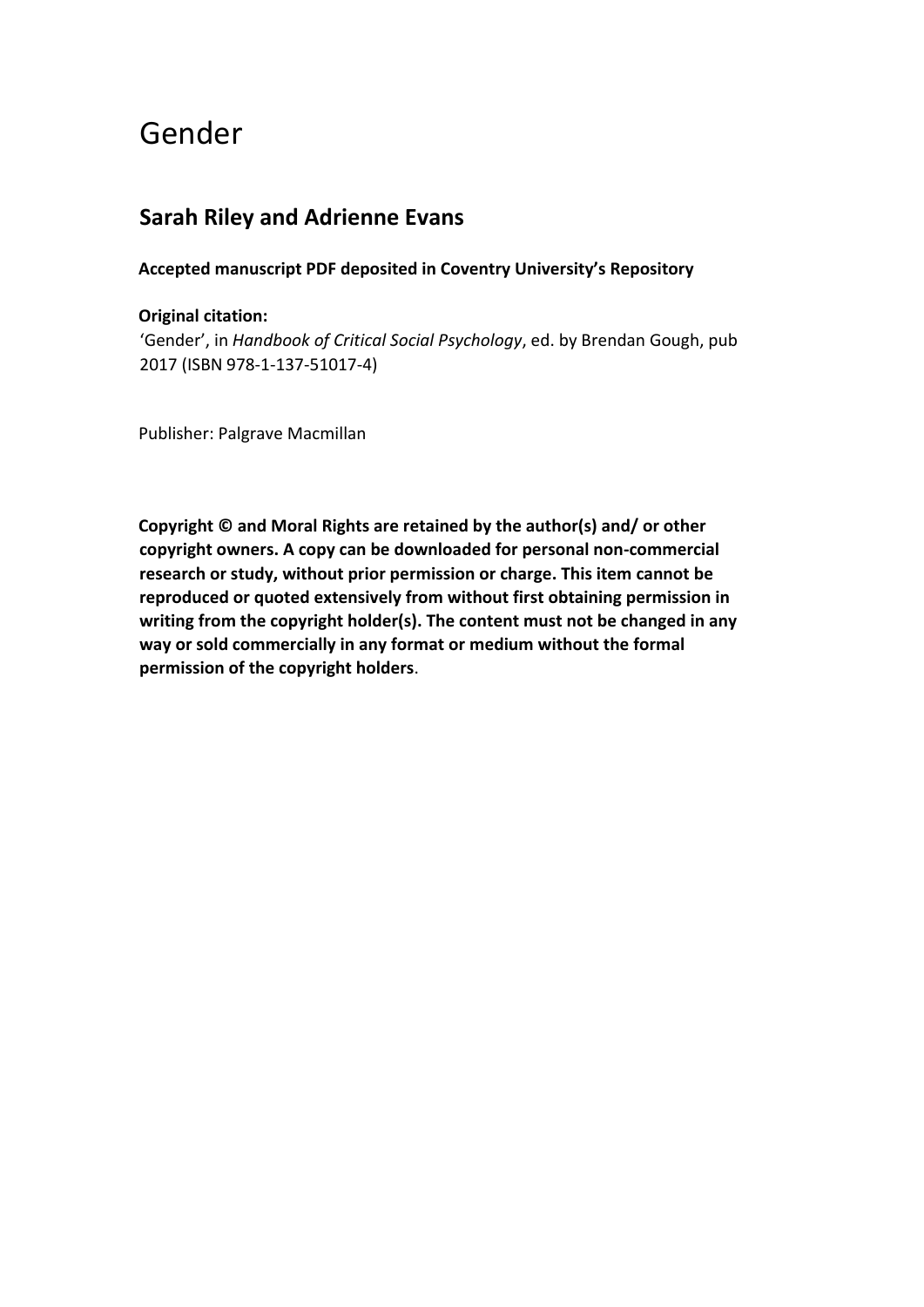# **7663 words without references 9093 with**

#### **Gender**

*Sarah Riley and Adrienne Evans*

#### **Introducing Gender**

In 2009 middle distance South African runner Caster Semenya underwent gender testing by the International Association of Athletics Federations. The extensive media coverage of this issue and subsequent change in how the Olympic committee measured gender (from DNA to testosterone levels) highlights some important issues for critical psychologists interested in gender: it shows us how much we normally take gender and sex categorisations for granted; how fascinating we find those that we can't easily categorise as male or female; and how complex and changeable these categorisations are when we try to define them.

To think through these complexities we draw on social constructionist and poststructuralist theoretical frameworks. We employ these frameworks to think about gender in two related bodies of research, on 'hegemonic masculinity' and 'postfeminism'. In the process we consider contemporary gender relations in the globalised west, including issues of equality, sexism, and new consumer-oriented ways of thinking about masculinity and femininity.

Critical gender research is often interdisciplinary and this chapter is no exception. Our focus is on sharing with you research by critical social psychologists or which has informed critical social psychology, and that means drawing on work outside of psychology, including sociology, cultural and media studies. We also use Youtube videos to help you think through these ideas and make the link between theory and practice.

#### **Gender as something we are: Critiques of mainstream social psychology**

Historically psychology can be thought of as employing a 'male as norm' framework, conducting 'male-stream' psychology in which research was (in general) conducted by men, on men, for men and from a male perspective (these men were usually middle class and white). The male-as-norm framework set the scene in the development of early psychometric testing. For example, the Attitude Interest Analysis Survey gave a positive score if you were more likely to agree to items endorsed by men than women, while the Minnesota Multiphasic Personality Inventory developed its measure of femininity through testing homosexual identified men (Stainton Rogers & Stainton Rogers, 2001).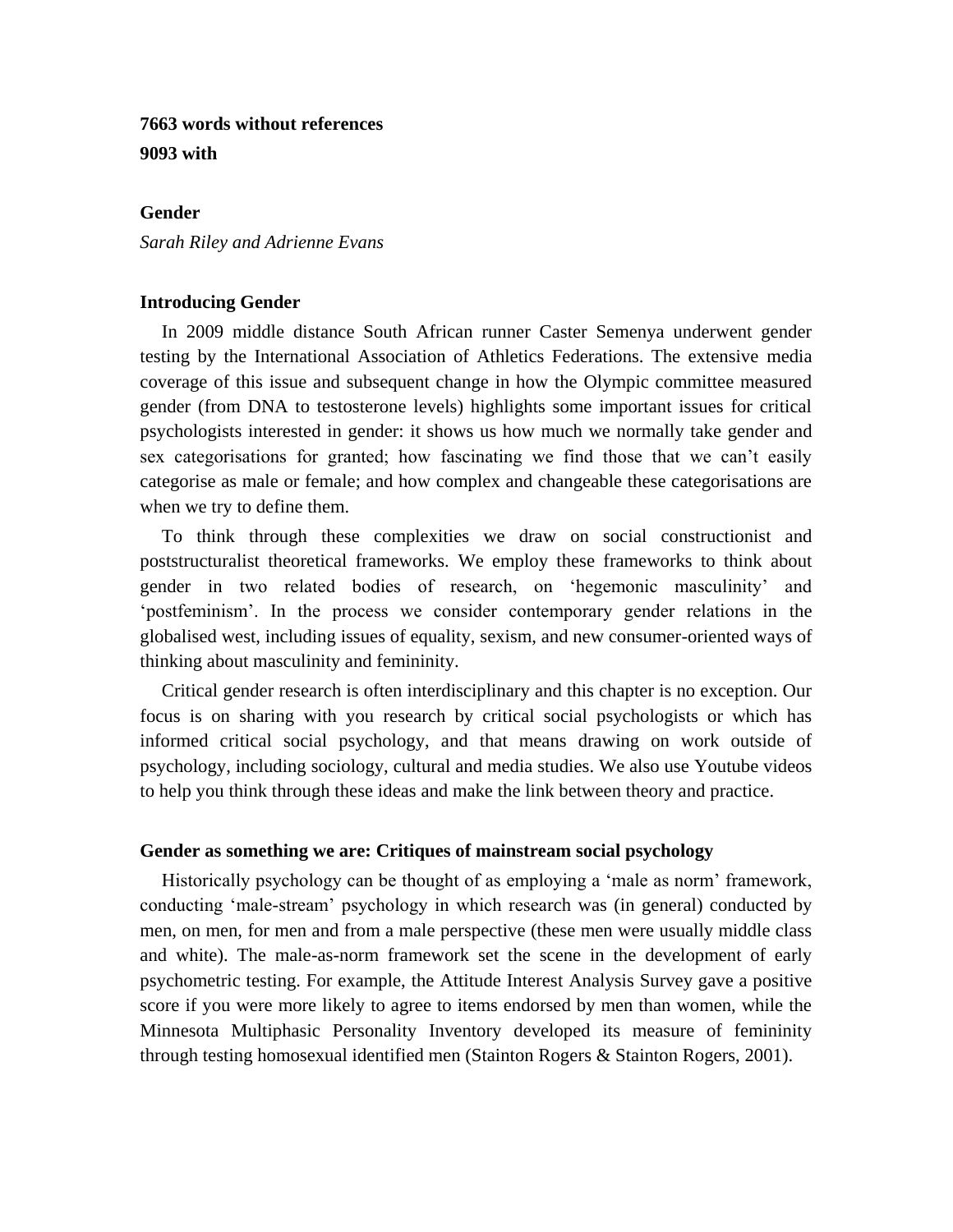Trying to address these biases, feminist psychologists re-evaluated female traits. For example, Gilligan (1982) rejected Kohlberg's finding that women were less likely to reach the highest level of moral thinking by arguing that men and women had different but equal moral reasoning. This 'equal but different' approach reproduced the idea that men and women were essentially different and that these differences were related to biology, in particular that women gave birth and were normally the subsequent primary carers. In contrast, other analysts made a distinction between sex (biologically determined) and gender (socially determined). The distinction between gender and sex was a useful tool in the battle against sexism. For example, Sandra Bem (1974) argued against work that devalued traits considered feminine by arguing that psychologically healthy people had a balance of both masculinity and femininity.

But, the gender/sex distinction came with its own problems. It assumed there were essential, objective truths of maleness and femaleness there to be discovered in men and women's bodies. Despite Bem's work, this standpoint facilitated an understanding that masculinity and femininity should map onto male and female bodies, creating prescriptive expectations that men should articulate masculine behaviours and women feminine ones. We see this logic in the way men who seek gender reassignment surgery must demonstrate their commitment to being a woman through maintaining a highly feminine appearance (Speer & Green, 2007).

Another problem with the gender/sex distinction is that it allows arguments that uphold social inequalities. For example, essentialist arguments about women's biology were used historically to deny women access to education (increased blood flow to the brain would deprive the womb of blood, making women infertile and therefore less 'womanly' [Theriot, 1993]), while more recently the argument that men's natural aggressiveness makes them likely to be higher earners has been used to position legislation for equal pay as discriminatory (Fausto-Stirling, 2003).

The gender/sex distinction also masks variation in how we might think about biological sex differences. The idea of two biological sex categories is questionable given that estimates of live births that cannot clearly be categorised as male or female vary from 1.7% - 10% (Blackless et al., 2000; Butler, 1990). There are also different ways of making sense of our biological bodies; for example, before the 18th Century males and females were considered as having the same genitals (just on the inside or outside) (Laqueur, 1990).

Conceptualising two sexes and two genders is a form of dichotomous thinking, and in dichotomous thinking, one side of a dichotomy (e.g. white/black, good/bad, male/female) is usually more valued (see Hepburn, 2003 discussion of Derrida). We can see this thinking in the way traits traditionally associated with masculinity (e.g. agentic, strong, independent) are considered better than those associated with femininity (passive, weak, dependent etc.). This thinking has real world implications. For example, Rosalind Gill's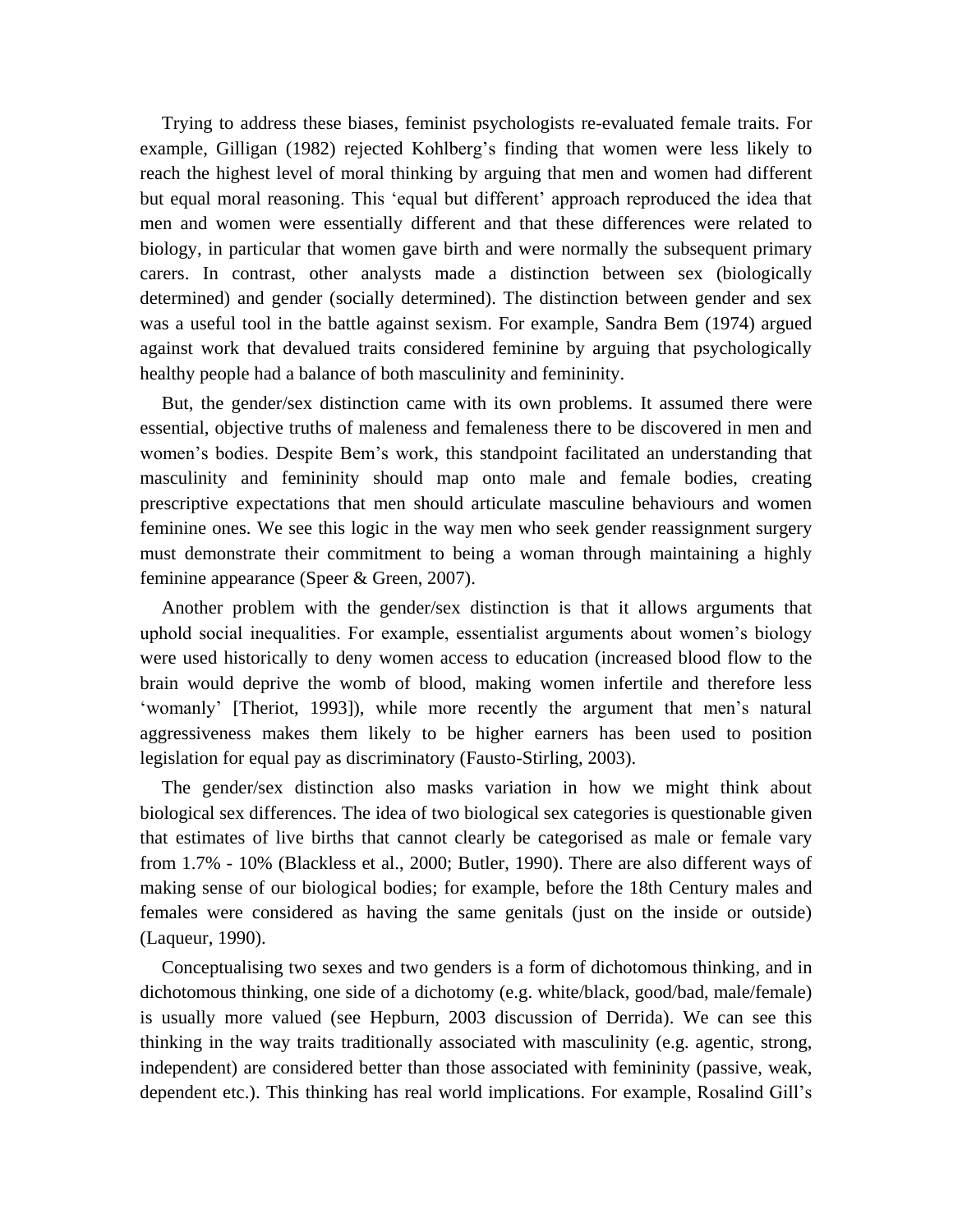(1993) interviews with 1990s radio DJs showed how male broadcasters constructed women's voices as problematic (e.g. too shrill), and thus differences in men and women's voice quality (and not the implicit sexism of the 'liberal' media industry) justified the lack of women employed in radio broadcasting. Gill's research described a form of sexism that incorporated cultural changes that value equality. In 'new sexism', people claim an egalitarian identity while arguing in ways that legitimised prejudice and discrimination against women (also see Gough [1998] and Riley [2001]). Other examples of contemporary sexism include idolising femininity. For example, female criminals may receive harsher judgements because their participation in crime is understood as unfeminine (Viki, Massey & Masser 2005).

Thinking through the lens of gender can mean we treat gender as a universally shared experience and miss the very different gendered experiences for people of different ethnicities, sexualities, classes and with different levels of able-bodiedness or incomes. From this perspective, intersectional researchers challenged sex/gender research for failing to see how issues other than gender impact on people's lives (for more on intersectionality, see Bowleg, this volume). For example, while Betty Friedian's *The Feminine Mystique* (1963) highlighted the limitations of a suburban housewife's life, her ideas were developed from the experiences of white middle class women, ignoring the experience of many women, often less wealthy and non-white, who were in paid employment. McCall (2005) showed the importance of an intersectional perspective when she demonstrated how different patterns of inequality occur between men and women depending on education, ethnicity, geography, and underlying local historical economic structures. Her work suggests that to successfully reduce inequality specific policies are needed for different geo-socio-historical contexts.

Critical social psychologists are also concerned with the way mainstream social psychology conceptualises the individual and society as separate entities that then interact. This framework has at times been useful for gender researchers with a critical agenda. For example, by showing that children mimic behaviours that they see are rewarded, Bandura's (1965) Bobo doll experiments provided a theory of gender socialisation. But conceptualising the individual as separate (if affected by) society ties in with the problematisation of the gender/sex dichotomy outlined above, since gender is constructed as something we are, located in individuals of a specific sex who have measurable 'levels' of masculinity and femininity within them. Critical social psychologists instead use a different framework, conceptualising gender as something that we *treat* as real, and people, not as separate entities that interact with their culture, but as produced *through* their culture.

So, where mainstream socialisation theories of gender imply that we start off as individuals who are then moulded by our culture, social constructionist theorists argue that we are born into a world that exists before us and already has concepts for making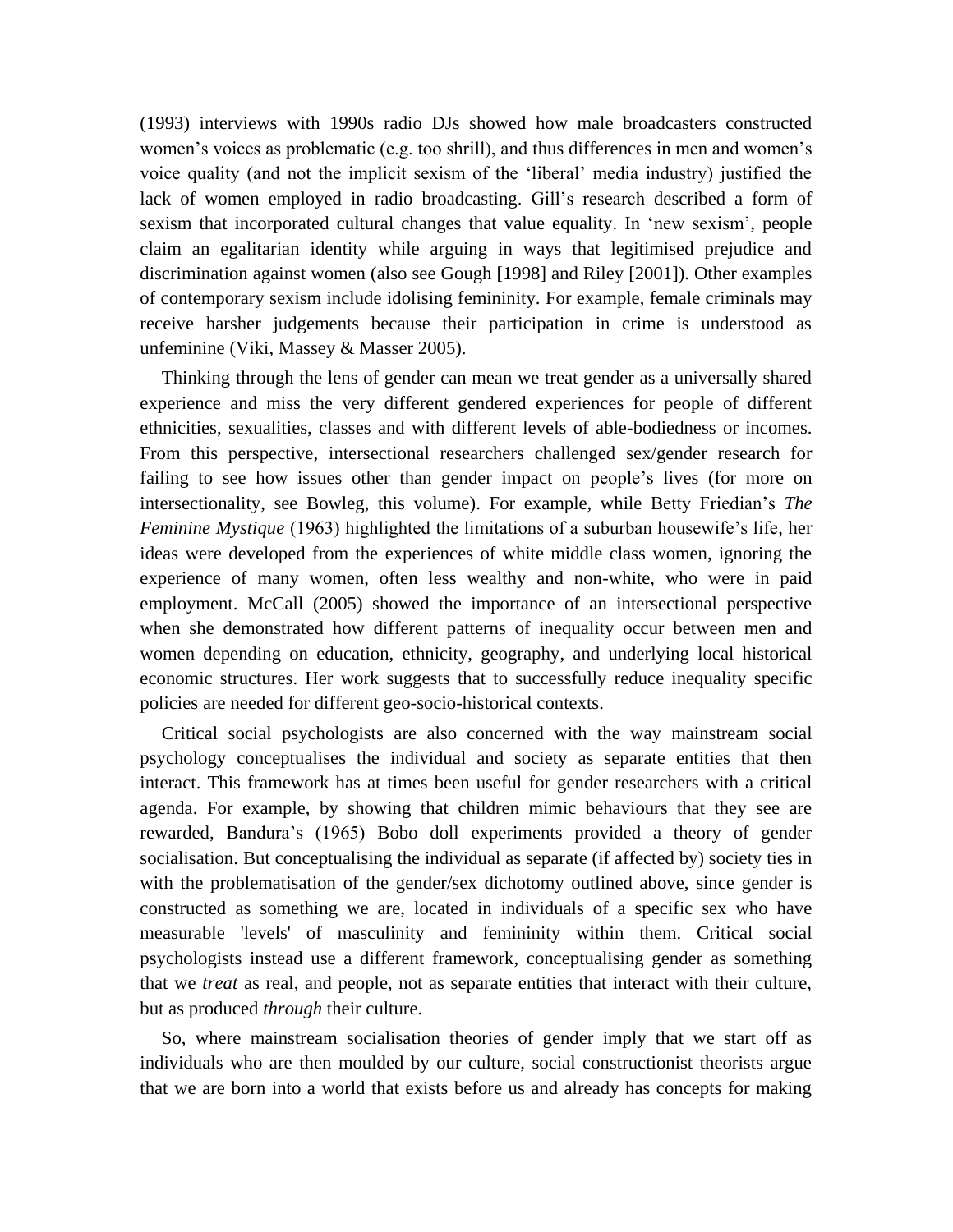sense of the world. We draw on these concepts to make sense of ourselves, so how we develop as individuals is profoundly interconnected with the sense making of our cultures. For example, we may come to understand ourselves as having attitudes because we have the concept and word 'attitude' in our culture, but not every culture does because the concept of attitudes requires an individualistic framework. To explain using a clothing metaphor: socialisation is when your mother puts out your clothes to wear until you learn what is stylish, while social constructionism is when you choose what you like from the wardrobe; you just don't notice that everything in it is a shade of blue. Taking this standpoint means that gender is not understood as something we are, rather it is something done in context.

#### **Doing Gender: Alternative critical perspectives**

The importance of conceptualising the person-in-context is central to critical social psychology and a key tenant of social constructionism. Burr (2003), drawing on Gergen (1985), argues that social constructionists share: a critical standpoint towards taken for granted knowledge and an understanding of knowledge as socio-historically located, produced in interaction, and with interactional and material effects, so that knowledge and action go together (see also Burr, this volume). Applying this approach to gender, social constructionists might consider the idea that 'girls love pink' as a culturally accepted idea that can be interrogated by looking at the genealogy of where this idea came from, the discursive, institutional and material conditions that allow it to make sense to us now, how these are reproduced in social interaction and to what effect. In doing so, they could show that in Victorian times pink was considered a boy's colour (pink being linked to a nexus of meanings around red, the planet Mars, war and masculinity). Looking at contemporary sense-making, social constructionists might examine gendered marketing including the rise in 'pinking' products to develop female markets, so that contemporary children and adults must take up, resist or otherwise negotiate an understanding that genders are coloured (see for example, Amazon customer reviews for the pink biro http://www.amazon.co.uk/product-reviews/B004FTGJUW).

Social constructionism underpins West and Zimmerman's (1987) argument that gender is something we do rather than something we are. 'Doing gender' is the idea that people are categorised by their sex and learn to act in ways that can be interpreted through cultural understandings of what is appropriate for their sex category. Within western cultures, people are divided into males and females, and in interaction at any time our behaviour may be held to account in terms of how congruent it is with normative conceptions of masculinity or femininity. These concepts are not natural, essential or biological, but are often treated as if they were, and in most contexts we are required to be read as congruent with our sex category or if not, to be accountable for our incongruity in an understandable way. For example, wearing a suit with a tie remains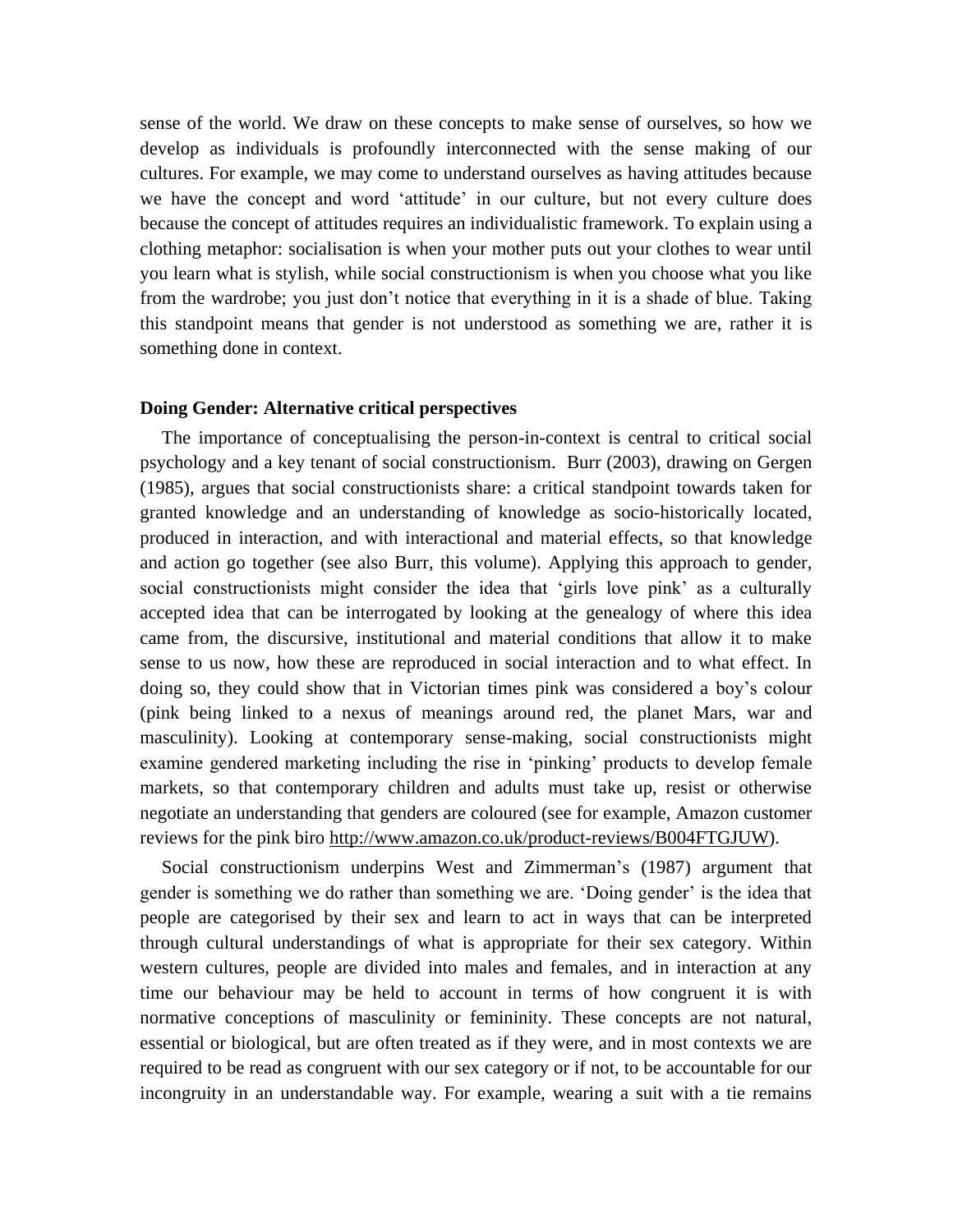normatively masculine; a man in this outfit would be congruent with a certain kind of (perhaps professional/conservative) masculinity - a woman wearing it might be read as subversive, playing with masculinity, perhaps to signify her as sexy, lesbian or making a claim to authority. Both are 'doing gender', engaging in an activity (in this case their clothing choices) that can be read through the lens of gender.

Gender is not just a behaviour because to be gendered it needs to be intelligible as a gendered behaviour. Gender is therefore something that we 'do' because it is a practice that reflects or expresses gender which also requires another to make sense of it as gendered. Judith Butler gives an example that we can use to help this make more sense: a young man who 'swished' when he walked was thrown off a bridge and killed because other young men read this walk through the lenses of gender and sexuality. The hipswishing walk was interpreted as a sign that the young man was gay, and thus in their eyes failing to do gender appropriately. (See Butler talk about this at

#### https://www.youtube.com/watch?v=DLnv322X4tY).

How gender is 'done' is socio-historically specific, since it changes over time and is different across cultures. This suggests that our understanding of gender is not necessarily natural or true, but stems from a cultural agreement of what is true. From this perspective critical social psychologists may ask how some ideas but not others become culturally agreed as true. This is a question of power. And to theorise power we turn to poststructuralism.

Poststructuralism is a theoretical framework for thinking about language, power and truth. At any one time there are multiple ways of understanding an issue and these understandings circulate within communities, particularly through language. In the process some of these understandings are accorded greater veracity than others, so that within a culture they are understood by most people as representing reality. Power is therefore in the process of ideas about the world being accepted as truths about the world.

At certain socio-historic moments, ways of understanding the world emerge that structure our understanding in relatively coherent ways. These 'discursive regimes' produce the ways we understand gender, for example that femininity is associated with emotion, and masculinity with rationality. Discursive regimes are often enabled by institutional support (for example, medicine holds significant power in how we understand sex; see Foucault 1978). In turn, these understandings produce 'subject positions', concepts of the kinds of people who can exist, such as the nurturing mother or the rational male scientist. People may take up and interpret themselves through subject positions, perhaps turning to experts to facilitate this process;for example, psychologists who write parenting books on how to be more nurturing.

However dominant a discursive regime might appear, there are always other ways of making sense of the world, in part because introducing an idea suggests its alternative. Alternative concepts may run in parallel with or directly contest more dominant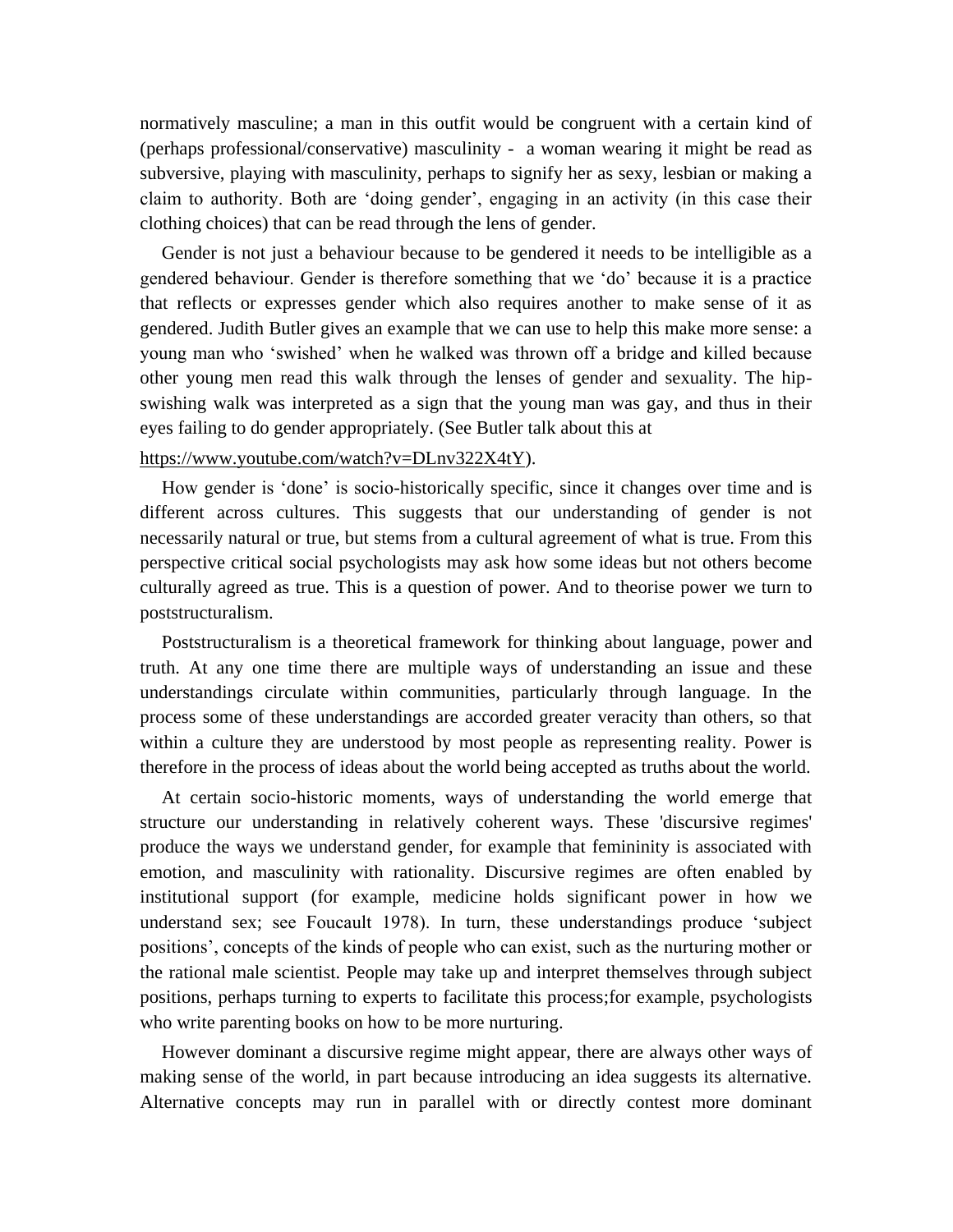understandings (Billig, et al., 1998). For example, conceptualising anorexia as symptomatic of out-of-control femininity opens up the possibility of constructing anorexia as an exemplar of female self-discipline and control (Malson, 1998).

How we experience our gendered subjectivities is thus a complex interaction between the multiple discourses of gender available in our milieu (some of which will have greater cultural credibility and/or institutional support) and how these discourses circulate through the communication and interactions that we experience in our day to day lives. Gender maybe something that we do in interaction, but it is multiple, fluid and dynamic as we and others shift between competing discourses of gender. Conceptualising gender in this way offers a more complex and nuanced theoretical framework than the sex/gender distinction of mainstream psychology. In the sections below we show its application.

#### **One of the Boys**

#### https://youtu.be/EJVt8kUAm9Q

In the music video link above, a young man is told off for being concerned about his male friends showing affection for each other. He should not consider a hug an unwanted homosexual overture, as men in the past may have done. Rather, it's a way men interact with each other called 'bromance', the song explains: "Bromance, nothing really gay about it, not that there's anything wrong with being gay. Bromance, you shouldn't be ashamed or hide it. I love you, in the most heterosexual way"**.** To explain the concept we're shown a range of activities that represent bromance, including playing on swings in the park, looking after each other through traditional heterosexual tribulations (girls not liking you, men wanting to hit you), play fighting and partying together. Practices that might once have symbolised romance and sexual attraction are reconstituted as simple, apparently non-sexual pleasures of heterosexual men who are bonded by friendship. Yet alternative readings run though the video: sexual gyrations, phallic symbols, the suggestion in the lyrics that the love is something else, repetitions of the word 'gay' and a final homophobic moment work to subvert any clear cut interpretation of an inclusive 'bromance' masculinity characterised as heterosexual and non-homophobic. The bromance video is intentionally amusing and a useful way to highlight critical thinking about masculinity that include theories of hegemonic, orthodox, inclusive and multiple masculinities.

In Connell's (1995) influential work on hegemonic masculinity she argued that masculinity was defined as not-female and not-gay, and in hierarchical ways in relation to ethnicity, class and professional status. Thus the most valued forms of masculinity tend to be associated with being heterosexual, white, middle or upper class, able bodied, and employed as elites in professions, politics, sports or business. It was these men who were constituted as most associated with positive masculinity such as leadership, heroism,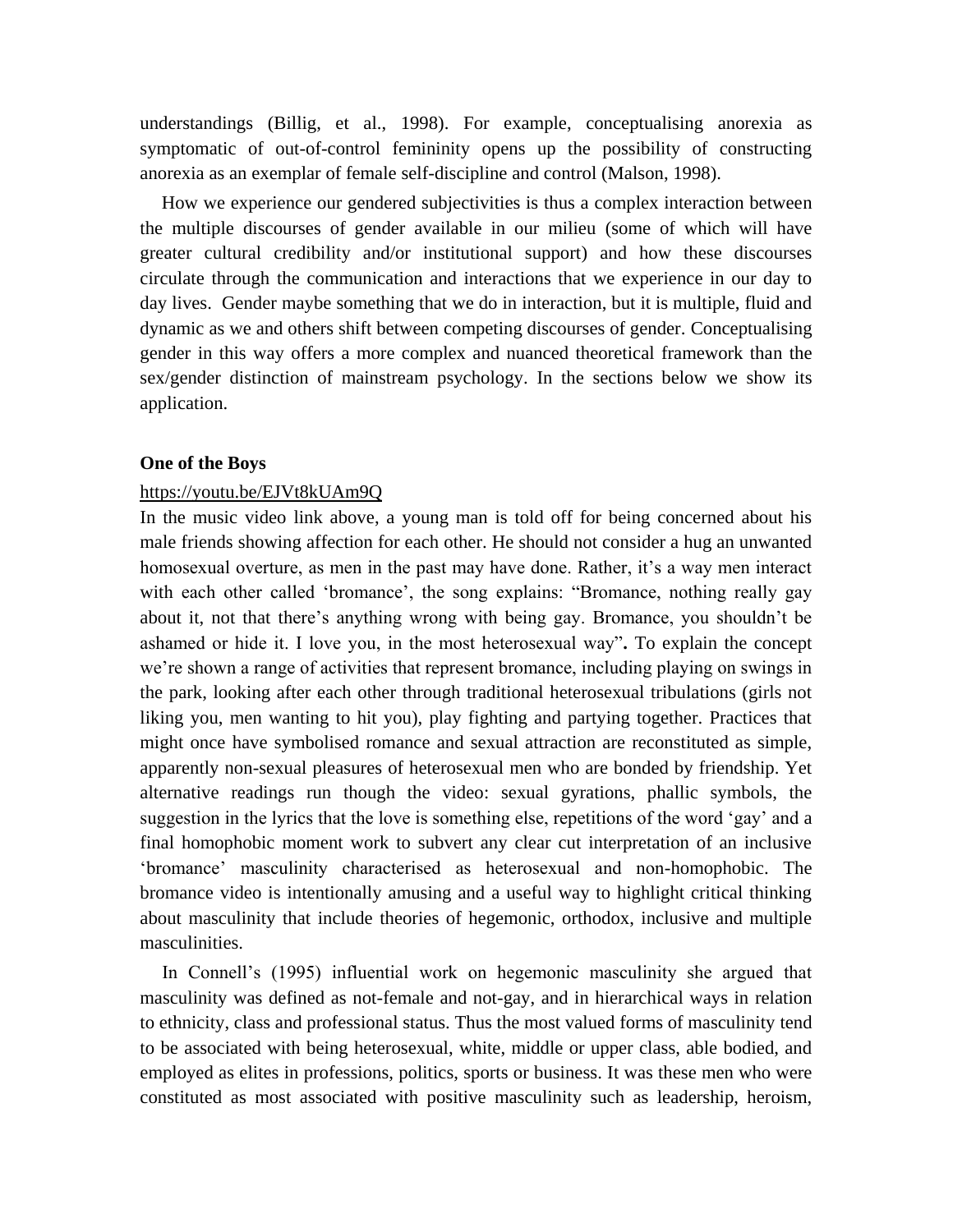strength, rationality, and aggression (when directed in culturally appropriate ways). Hegemonic masculinity is a subject position, but one in dialogue with wider social structures. This also means that hegemonic masculinity is not only about individual men: the father might be the head of the household, but the patriarchal institution of the family places him there, similarly, a businessman may lead a finance sector, but it's a capitalist system that puts men in top positions (Stasi & Evans, 2013).

Connell (1995) and others argued that men learn to do gender so as to be constructed as close to hegemonic masculinity as possible (e.g. Bird, 1996; Budgeon, 2013; Flood 2008). Boys, for example, learn not to cry because displays of emotion are feminine, and femininity associated with homosexuality. The bromance video plays with this concept: the man who finds it inappropriate that his friends try to hug him is making sense of their behaviour within a hegemonic masculinity discourse, where men do not touch each other affectionately for fear of being labelled homosexual. Hegemonic masculinity can therefore be understood as form of socialisation that was damaging to men, denying them, for example, full emotional lives.

Hegemonic masculinity theory challenged taken-for-granted understandings of the essential characteristics of men. The theory emerged during a shift in discursive regimes enabled in part by the discontent of young people at the time with what they saw as repressive social norms. This discontent is evident in the gay, feminist and civil rights movements which in turn framed a developing men's rights movement (Weeks, 2007). These movements were linked to wider discourses around freedom and individualism, and what may be called the psy-complex, a way of thinking psychologically about our lives that made being in touch with your emotions culturally valued (Illouz, 2007).

The challenge to hegemonic masculinity opened up new ways of being. As in the bromance video, behaviours once considered problematically female/gay could become part of a straight man's repertoire. This enabled new subject positions, but ones that were often complex and contradictory. For example, the 'new man' emerged as a media discourse of a man in touch with his emotions, able to take on childcare responsibilities, but ultimately a bit of a wimp. Like 'new sexism' the 'new man' could be read as both incorporating and resisting changes in social values (Gill, 2003).

By the 1980s competing discourses around masculinity, increases in women's employment and decreases in working class male employment through deindustrialisation produced a discourse of concern for men's place in the world known as the 'crisis in masculinity'. Against this backdrop a further important player emerged: consumerism.

Although consumerism had an earlier history, in the 1970s it became central to 'neoliberalism' a political way of managing people that came to dominate how we make sense of ourselves. Neoliberalism originated in economic theory, but developed to redefine citizenship by associating citizenship with a person's right to consume and to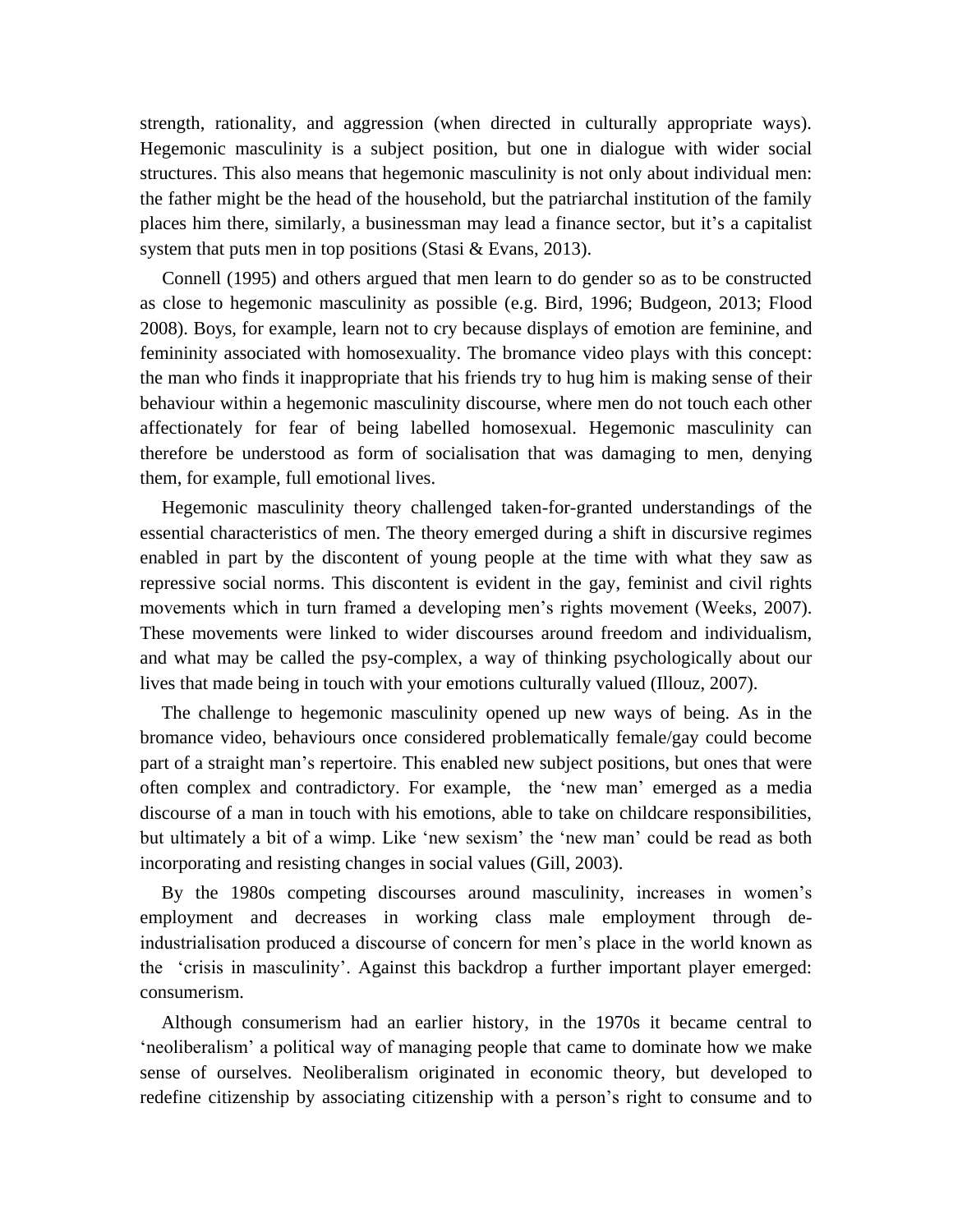use consumption to produce themselves into their desired selves (for a detailed discussion in relation to gender see Evans & Riley, 2014). Successive neoliberal governments in the UK and elsewhere championed consumer culture which opportunistically engaged with challenges to traditional masculinity by associating consumption with new masculinities. Products were rebranded to associate masculinity with commodity items previously considered 'feminine'. See for example, Kiehl's 'Face Fuel' male product range. Through these changes new subject positions emerged such as the metrosexual: a heterosexual, urban man who takes care of his appearance through the consumption of grooming products.

In analysing the outcomes of these cultural shifts in masculinity, researchers have highlighted complex and contradictory requirements for men. For example, that men must be appearance-conscious but also not vain (Gill, 2008). Or how men distance themselves from the fashionista 'metrosexual' male, but look favourably on the fashionoriented performances of gangsta rappers, because they are seen as successfully attracting women (Pompper, 2010).

Researchers too are unresolved as to the impact of new masculinities. Some argue that homophobia has significantly declined since boys and men are less concerned about performing masculinities in line with Connell's (1995) description of hegemonic masculinity (Anderson, 2009). For Anderson, a shift occurred from traditional, 'orthodox' masculinities (what might be read as Connell's hegemonic masculinity) to 'inclusive' masculinities, which, like those represented in the bromance video, involve the social inclusion of gay peers, emotional intimacy, physical tactility and the take up of practices that had previously been problematically associated with femininity/homosexuality, such as care of appearance.

Other academics have argued that rather than see a clear transition from orthodox to inclusive masculinities men may only partially take up inclusive masculinities or shift between masculinities so that both inclusive and orthodox masculinities are part of a repertoire of available discourses that contemporary men take up in a fluid and dynamic way. For example, Gough, Hall and Seymour-Smith (2014) found that young men who engaged in beauty work undertook only partial engagement with inclusive masculinity "engag[ing] positively with once feminized practices while being careful not to appear too soft, effeminate or gay" (p.110). Similarly, Owen, Riley and Griffin's (in prep) work with men in dance classes showed how participants shifted across a range of masculinities including those associated with orthodox/hegemonic masculinities (evidenced in dancing to meet girls, taking up a subject position of 'English gentleman', and homophobic banter) and inclusive masculinities (wearing tight fitting clothes, sexualised hip movements, dancing with other men for fun).

Stasi and Evans' (2013) research with a gay football team in Iceland showed that despite the Scandinavian cultural valuing of gender equality and an associated decline in homophobia, these footballers shored up masculine capital through, for example,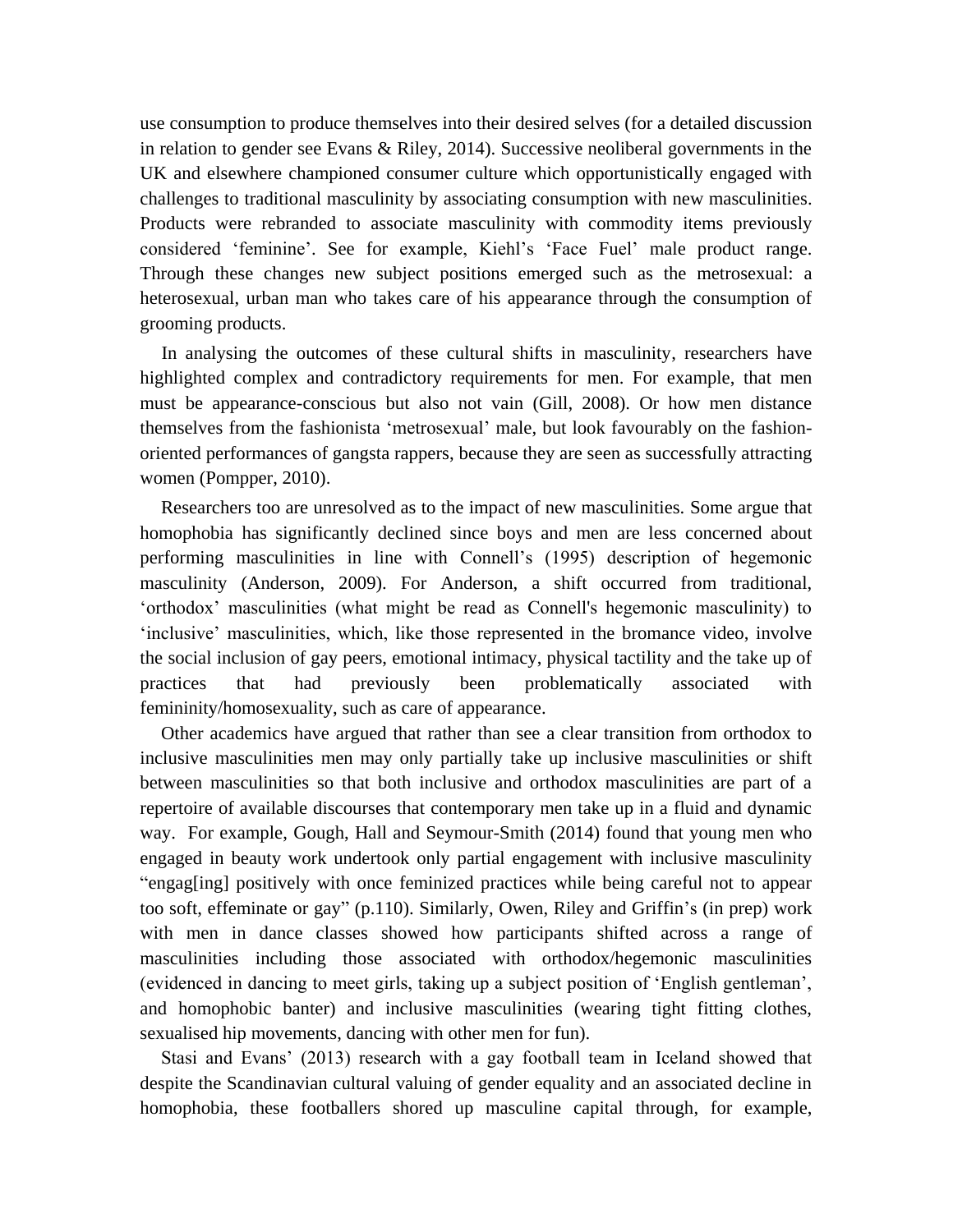misogynistic comments about 'those women' in government. Furthermore, a cultural acceptance of gender equality (and by extension, of sexual orientation) meant that these men were unable to critically reflect on social and structural homophobia, and so individualised it as something requiring mental health and counselling services.

Thus although it is clear that cultural change has created an expanded range of masculinities, there is concern over the celebratory nature of inclusive masculinity theory. Hegemonic masculinity theory assumes what is dominant is likely to change, since it is dependent on history, society and context, and in the same way analysts identified 'new sexism' in apparently egalitarian talk, so O'Neill (2015), for example, has critiqued inclusive masculinity theory as being too enthusiastic about some of the indicators of changing masculinities. For example, in the way inclusivity is measured by a new equity in consumer items such as the man-bag and pink clothing for men.

Similarly, the twist in the story of the bromance video highlights the limits to inclusivity, with homophobia structuring the way men are able to hug (you'll have to watch to the end to see what we're talking about). As with critiques of inclusive masculinity that fail to recognise inequalities in gender relations, in the video we see how within contemporary masculinities heteronormativity and homophobia still need to be negotiated, and homosexual love denied, echoing a supposedly bygone era of a love that dare not speak its name (see Lord Alfred Douglas' 1894 poem Two Loves).

#### **Girl power: Running the World**

#### Run the world (Girls): https://youtu.be/VBmMU\_iwe6U

Ways of understanding girls and women have also changed dramatically in the last few decades. Where women were once expected to have a trajectory of marriage, children and domestic responsibilities, today women experience new expectations and aspirations. Young women especially are expected to do well in school, have a career and take an active role in public life (Harris, 2004). Women have greater choice regarding motherhood, they have an expanded choice of careers and opportunities for success, and they are permitted into spaces, such as pubs and other public spaces in the evening that would previously have made them 'questionable' (see Griffin et al., 2013). These new found freedoms would at first, like 'inclusive' masculinity, seem to be something to celebrate. Women appear to have gained a new mobility and a range of choices in how they live their lives, many of which have been the result of feminist activity. But when interrogated, these freedoms are more problematic than they first seem, and are as closely tied to consumerism as they are to feminism. To think about these issues we start by looking at recent representations of sexiness in the media.

In Beyonce's music video for Run the World (Girls), we have a representation of femininity that on the surface appears to appeal to feminism. Women are presented as a tribal force, and are collectively responsible for running the world. In the video, Beyonce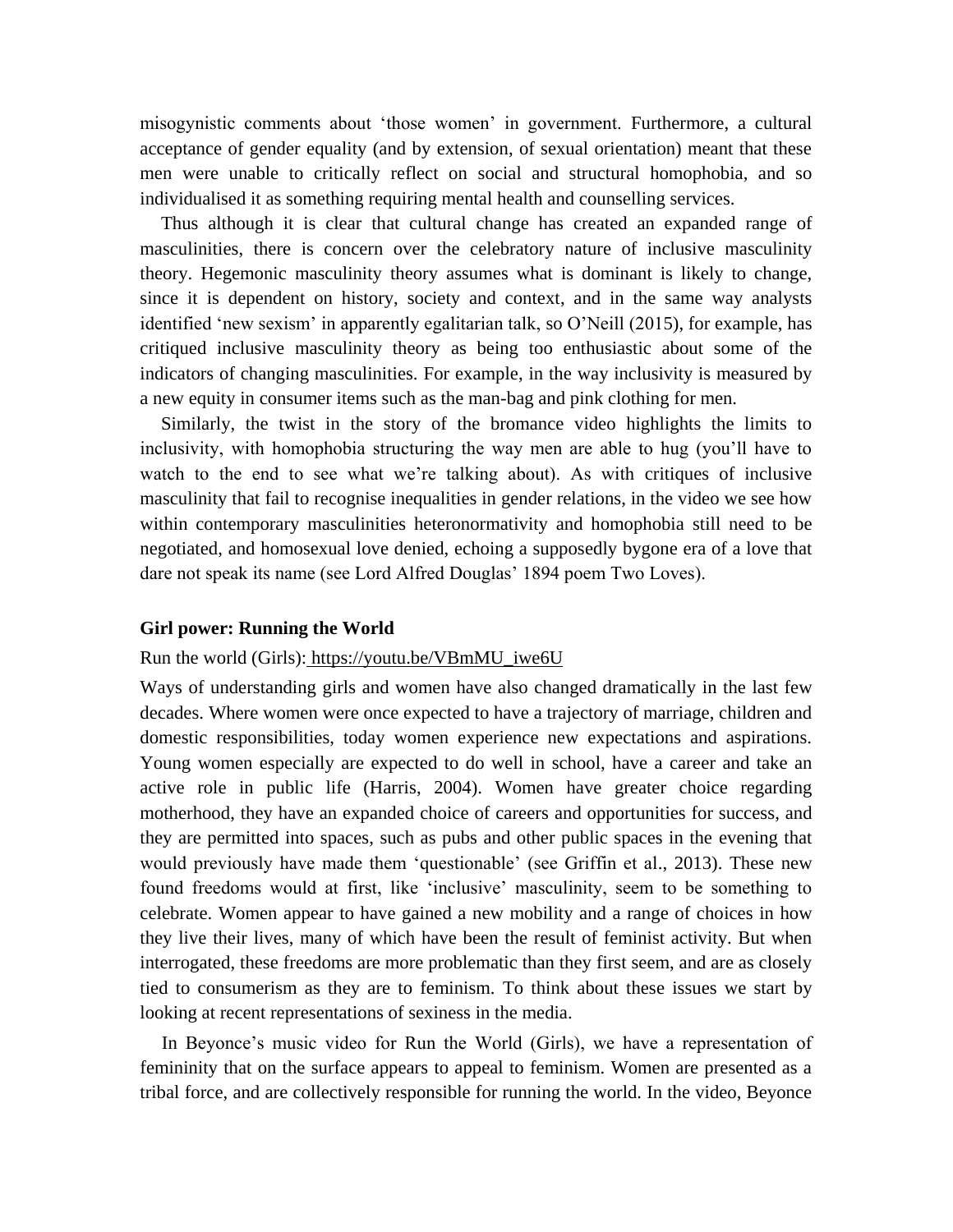and her 'girl' gang face off with a police force of men in riot gear. With Beyonce at the helm, these women are able to march on their male counterparts.

Beyonce's Run the World video is derivative of 'girl power' discourses. Girl power was a key gear change in thinking about femininity, emerging in the 1990s as a popular call for a new generation of women. Girl power borrowed from riot grrrl, a punk movement that blended feminist concerns with rape culture, abortion and ownership of the body with an aesthetic that was both feminine or 'girly' and 'tomboy-ish' in appearance (e.g. lacy dresses and Doc Martin boots). But where the riot grrrl movement attempted to re-appropriate sexist language, for example in claiming ownership of the term 'slut', girl power tied femininity to particular consumer practices, girlfriend cultures and heterosexuality (Attwood 2007, Gillis & Munford 2004).

Girl power was a key trope for the popular Spice Girls pop group. In 1996, the Spice Girls released their first single Wannabe. The sentiment of Wannabe was heteronormative, in that it can be assumed that the women singers were addressing a male who might 'wanna be my lover'. It also demanded that any potential relationship was predicated on the man 'get[ting] with my friends', so emphasising forms of female friendship and camaraderie that borrowed from feminist notions of sisterhood between women (Winch 2013).

Critiques saw girl power as an appropriation of feminism that sold the ideals of feminism back to girls in middle-class, heterosexual and feminine ways that did not challenge gender relations (Goldman, Heath & Smith, 1991; Driscoll, 1999, Reay, 2010). In particular, it reasserted traditional femininity by tying these new emerging femininities to appearance related consumerism. The Spice Girls, for example, had their own merchandise catalogue, to account for the full range of products that could be bought under the rubric of girl power.

The emergence of girl power discourse occurred alongside a wave of pro-women government policy that sought to address women's inclusion in, for example, health and education. A contemporary instance of this is the 2012 EU Commission campaign 'Science, It's a Girl Thing'. Intended to increase young women studying sciences in schools, the campaign came with a promotional video that incorporated the main tenets of girl power discourses. The video associates science with girls, girl friendships, makeup, consumption (e.g. chemistry goggles as just one of many glasses accessories) and attracting handsome men's attention (https://www.youtube.com/watch?v=zj-- FFzngUk).

While the video itself was removed due to complaints from the scientific community and beyond<sup>1</sup>, the website maintains elements of girl power. A camera phone takes a

 $\overline{a}$ 

<sup>1</sup> A similar debate took place in 2015, when the scientist Tim Hunt made a series of comments around the problems of women in the laboratory, including the claim that they too often fell in love or cried. Female scientists responded with the #distractinglysexy hashtag.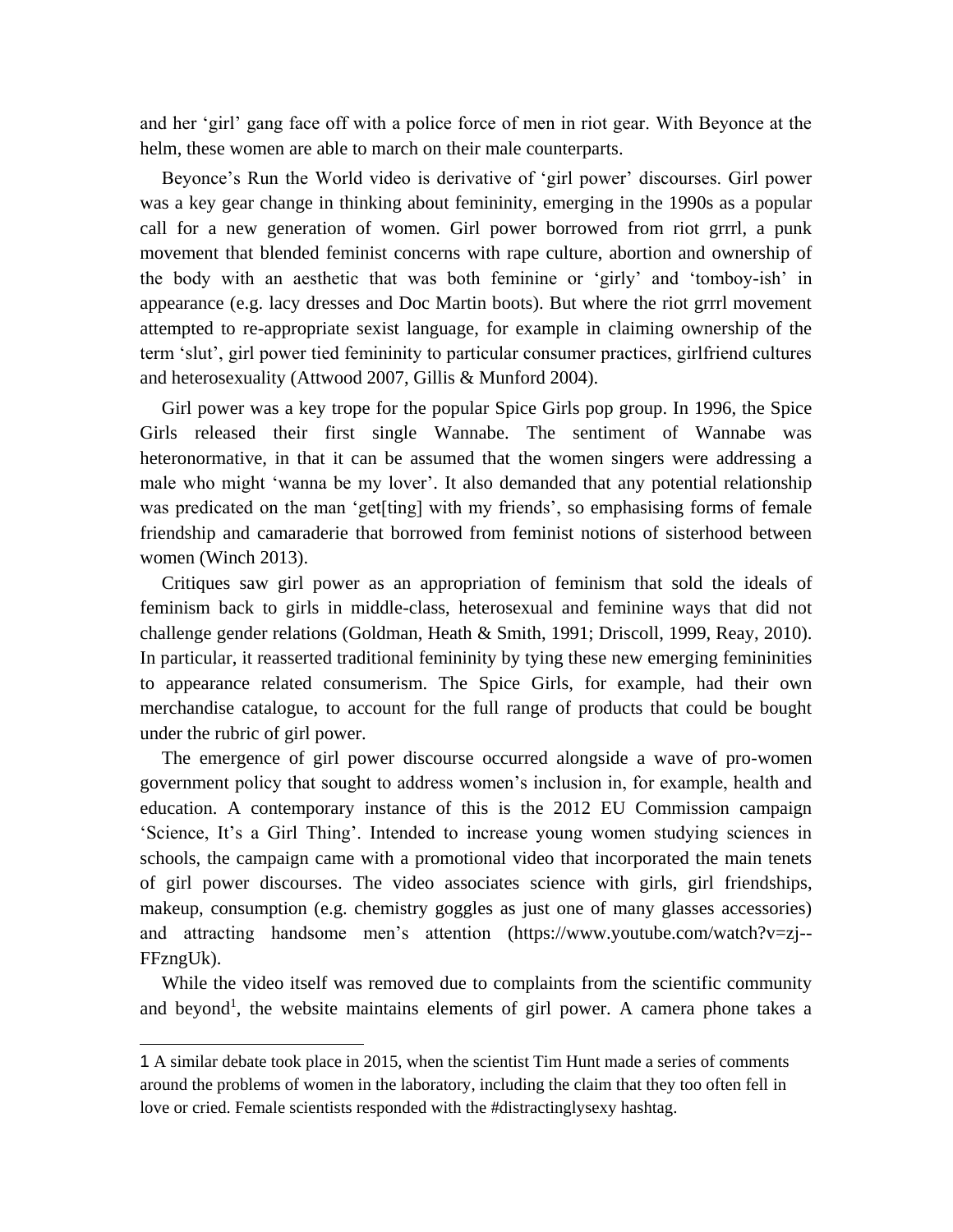picture of three female friends, which is turned, in the camera phone's screen, into three women in lab coats (see http://science-girl-thing.eu/en). Like the Spice Girls' notions of sisterhood, this promotion of women to the sciences draws on the idea that female friendship is at the heart of women's entry into previously male-dominated professions (Winch, 2013). Moreover, the campaign represents women's barriers to educational and employment successes not in terms of institutional or structural sexism, but in the girl's own perceived lack of feminine roles in the sciences. By shining a light on femininity, and tying femininity to science, the 'Science, It's a Girl Thing' campaign effectively deals with gender inequality by enlightening its viewer to the already feminine components of science, such as in the associations of makeup with chemistry and the possibility to snag a handsome professional man.

Critical and feminist psychologists have recently turned to the concept of a postfeminist sensibility to help make sense of these shifts in femininity that emphasises independence, agency and free choice, while at the same time remaining reassuringly feminine. The term 'postfeminism' has been heavily debated (e.g. as an anti-feminist backlash, theoretical feminist position, or an era after feminism), but here we draw on the work of McRobbie (2009) and Gill (2007).

Gill's (2007) concept of a postfeminist sensibility denotes a set of ideas that produce a contemporary way of thinking about gender: a discursive regime, evident in both the media and people's sense making. Gill's postfeminist sensibility includes "the notion that femininity is a bodily property; the shift from objectification to subjectification; an emphasis upon self-surveillance, monitoring and self-discipline; a focus on individualism, choice and empowerment; the dominance of the makeover paradigm; and a resurgence of ideas about natural sexual difference" (p. 149). This means that a woman produces herself as a feminine subject through surveying, identifying and then completing work on the body often through consumption practices (e.g. use of hair removal products) so that she can transform her body into a culturally ideal, while understanding this work as something natural (e.g. hairiness is inherently unattractive) and done for herself, as an act of an autonomous, empowered woman unconcerned with men's appreciation.

A postfeminist sensibility is a contradictory one (Gill & Elias, 2014). For example, it is shored up by a normalisation of heterosexuality within wider discourses of inclusivity and equality that might otherwise open up greater experimentation with sexual identities. This 'compulsory heterosexuality' provides the conditions of possibility of, for example, girls and women kissing each other for men's voyeuristic pleasure rather than their own pleasure (Diamond, 2009; Evans & Riley, 2014).

Within a postfeminist sensibility, feminism is taken into account as a valuable standpoint. For example, feminist language of empowerment, choice and individualism evidenced in second wave feminist arguments that women should be economically active and be sexually agentic remain part of a postfeminist sensibility. But within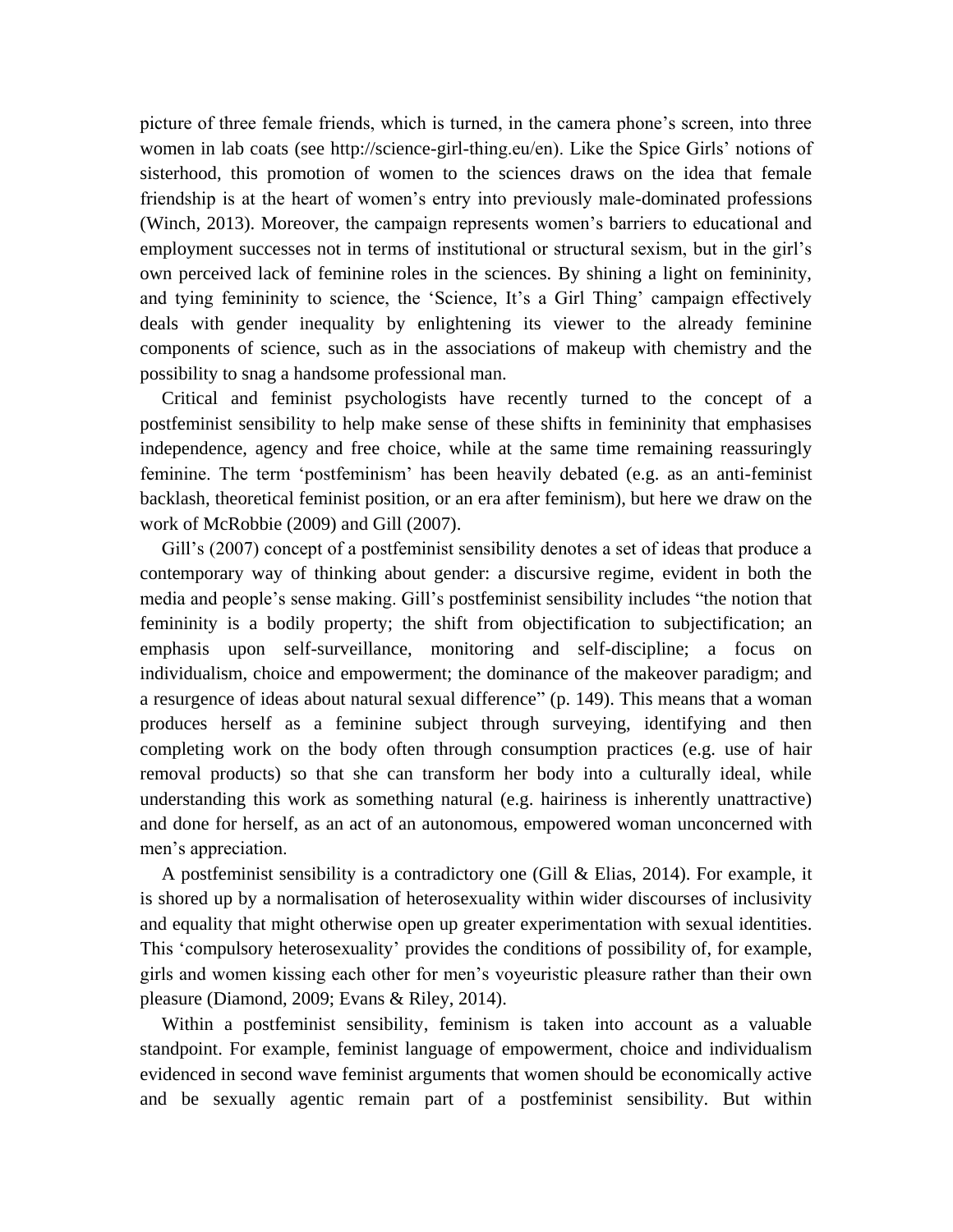postfeminism, tying these arguments to feminism as a political movement for social change are absent or actively rejected, either as no longer relevant or because feminism is constructed as having damaging effects on contemporary gender relations, as in an example we gave earlier on equality employment legislation being constructed as discriminatory (Fausto-Stirling, 2003).

Another key component of postfeminist sensibility is its shift from objectification to sexual self-subjectification. In Laqueur's (1990) history of sex, he argues that before the 18th Century it was not believed that women could conceive without orgasm. However, by the end of the Enlightenment it was known that women could conceive even when unconscious, creating the possibility that, for women, conception and passion could be separated and thus female sexuality was potentially passionless. This set the scene for new understandings of ideal femininity that came to dominate notions of female sexuality for the following centuries, where women's sexuality was constructed as passive and an object for the pleasures of men (see also McFadden, this volume). Part of the second wave feminist movement was to challenge these notions of passive female sexuality, arguing that women should not be objects of men's desire but subjects who could enjoy an active sexuality. These arguments were subsequently taken up within postfeminist sensibility, creating new subject positions such as being sexually savvy and 'up for it'.

But analysts of postfeminist sensibility have several concerns. First, the always up for it hyper-sexuality of postfeminism reproduces a male heterosexual fantasy but through a discourse of autonomy: that women are doing it for themselves (Harvey & Gill, 2011; Evans & Riley, 2013). Second, although postfeminism celebrates diversity and individualism through its girl power standpoint (that women can do anything they set their minds to), how women take up new sexual subjectivities is radically shaped by class, sexuality, and ethnicity that privileges white, middle class women. We can see this in the media and wider public treatment of women on the reality television programme 'My Big Fat Gypsy Wedding'. While being 'up for it' might now be an acceptable performance of femininity for middle-class women, the 'not-quite-white' gypsy becomes a national symbol of disgust and excess (Jensen & Ringrose, 2013). Similarly, Skeggs (2005) notes that discussions of vibrator ownership may be evidence of sexual liberation for the middle-class Sex and the City characters, but the same talk by working class women on a hen night holds a different cultural value (For more discussion on class and new femininities, see Storr (2003) on Ann Summers parties; Bailey, Griffin and Shankar (2015) on the night-time economy; and Ringrose and Walkerdine (2003) in relation to makeover programmes).

We can see how privileging of white middle-class aesthetic is maintained by considering Beyonce, Kylie Minogue and Pippa Middleton. In 2012 the media presented Kate Middleton and Prince William's wedding as a moment of national pride and evidence of the meaningfulness of love and romance. But the backside of Kate's sister, Pippa Middleton, also took up a significant amount of media and public discussion,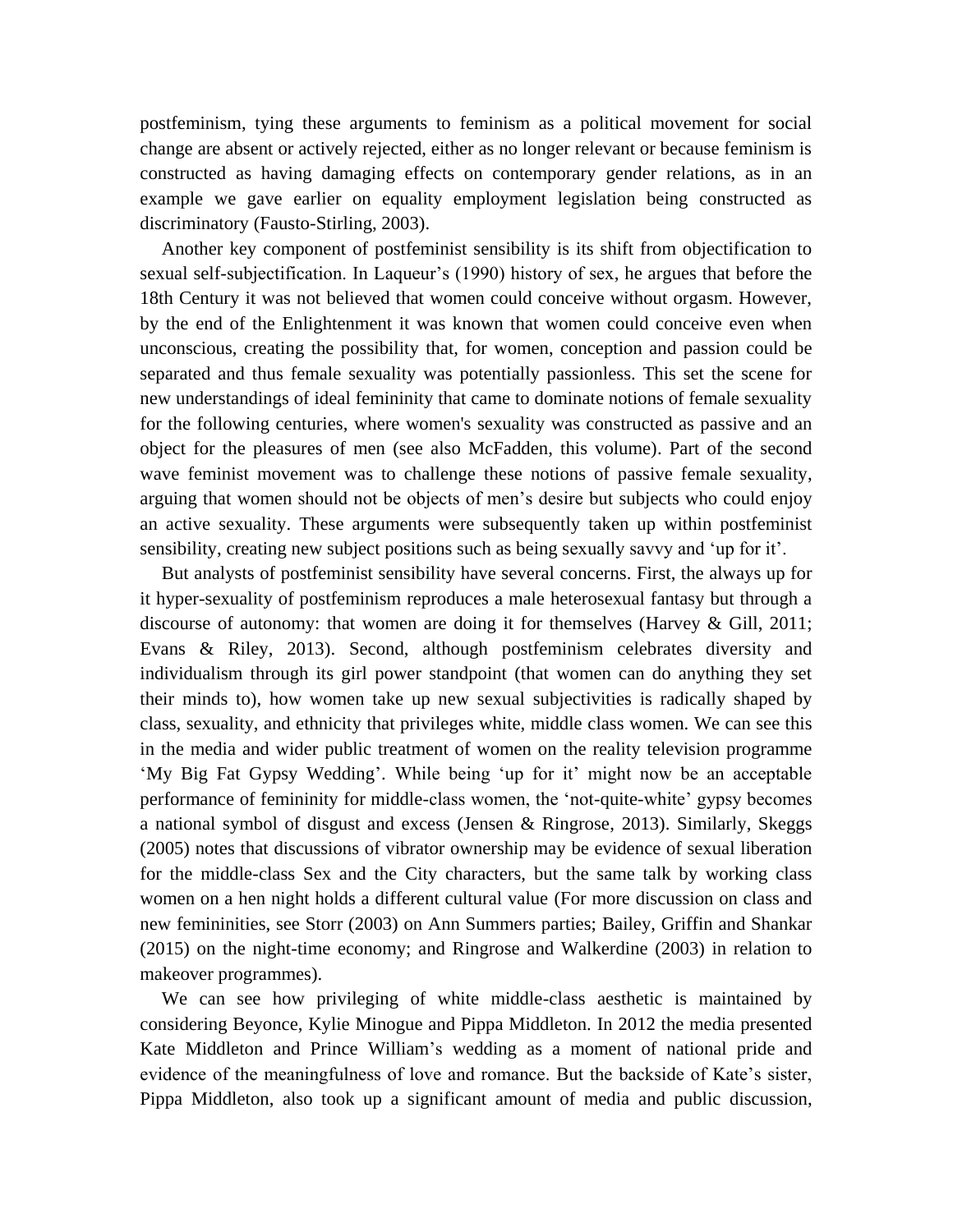including the creation of the Facebook group 'Pippa Middleton ass appreciation society'. In the context of a traditional, if highly mediated, 'white' wedding, the festishization and sexualisation of Pippa Middleton's bottom was largely unremarkable: indeed its location as a sexy object at the intersection of upper-middle class whiteness remained invisible. As McCabe argued, in her "buttermilk body-skimming gown", Kate Middleton's sister "seductively embodie[d] a type of feminine empowerment that is completely digestible" (2011: 355-356). In contrast to non-white celebrities like Kim Kardashian and Jennifer Lopez, Pippa was not asked to extol her own pride in her body or her ethnicity, neither was it suggested that her curvy backside had any relationship to her sexual appetite.

A similar observation of celebrity's 'sexy bums' is suggested in Railton and Watson's (2005) comparisons of Kylie Minogue, Beyonce and Rihanna. Railton and Watson (2005) suggest that Beyonce's video for Baby Boy (see https://youtu.be/8ucz\_pm3LX8) is exemplary of the representation of sexy black female celebrity through associations with an excessive and dangerous sexuality. Variously located in the jungle, by the sea, on the beach (we can make similar observations in relation to her more recent music videos for Drunk in Love), her body is affected and moved by the environment, with her body, backside and hair shown in constant, often uncontrollable, movement. In contrast, Minogue's video for Can't Get You Out of My Head is clinical, clean, light and white. Her sexiness is controlled through the use of slow motion techniques that work to manage the body's movement: this body does not writhe, roll, crawl, or get covered in sand or water in the same way that Beyonce's does. Comparing the two celebrities' use of the body in performance allows for an analysis of the way a postfeminist sensibility is imbricated with older, colonial discourses of black women's sexuality. Indeed, analysis of postfeminism suggests that a range of traditional sexist and racist discourses run in parallel with postfeminism, so that in taking up postfeminist subject positions women are vulnerable to symbolic and physical violence of being read through more traditional gendered discourses.

#### **Applying critical perspectives**

Critical approaches to gender allow researchers to offer more nuanced analyses that engage with the complexities of contemporary gender identities (e.g. Evans & Riley, 2014; Evans, Riley & Shankar, 2010; Dobson & Harris, 2015; Spencer & Doull, 2015; Burkett & Hamilton, 2012). These complexities inform new practices and more ethical (and sometimes more difficult) ways of thinking and behaving. Taking up and making these critical approaches to gender your own might even mean becoming like Sara Ahmed's 'wilful subjects'. In her empirical research on the wilful subject, Ahmed's (2012) interviews with diversity practitioners provides evidence of the silencing effects of regular eye rolls and other's exasperation when raising important issues about gender inequality, racism or harassment. In her discussion of the 'feminist killjoy' (2010), she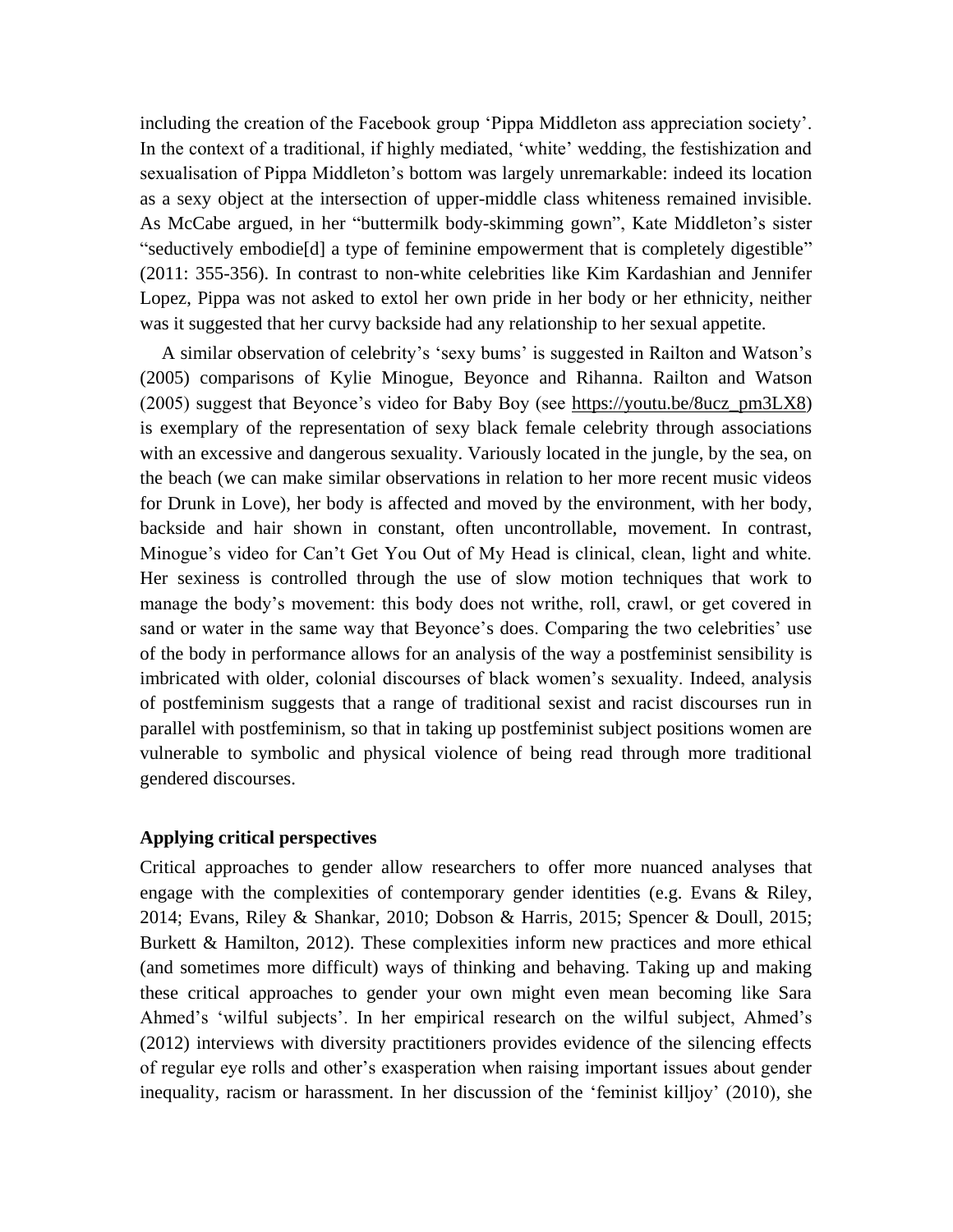shows how identifying as a feminist is often understood as getting in the way of other people's enjoyment or happiness (see more on her blog at http://feministkilljoys.com).

In our own teaching practice, supporting student's research and thinking about critical gender approaches has allowed us to question their (and our) place in the world. For example, we've had students reflecting deeply on where their ideas about using porn or wearing makeup come from. Such approaches in the classroom draw on feminist practices, such as consciousness-raising. In another instance, one dissertation student who identified as feminist spent a year making self-reflexive field notes on other student's reactions to her feminist sentiments, identifying a deep mistrust and trivialisation of her views. And in Fahs' (2012) classroom practice, she asked her female students to grow out their body hair and male students to shave it all. The kind of selfawareness created by such tasks is important as it allows people to think deeply about and act on issues of equality, inclusion, liberation, empowerment and appearance-related concerns. The National Union of Students has been particularly keen to take on these issues at a campus level, especially in reaction to the repercussions of 'lad culture' (Phipps & Young 2015, see also http://www.nus.org.uk/en/lifestyle/lad-culture-a-genderissue/).

Critical approaches to gender also allow us to explore where activism may be most useful, as well as the limits to activism. For example, Edell, Brown and Tolman's (2013) work with SPARK (Sexualization Protest: Action, Resistance, Knowledge) explored some of the contradictions of activism (e.g. young women engaging in appearancerelated activism in heels) and the need for more intergenerational and intersectional activism to help challenge whose voices get heard. For more examples, see Michael Conroy's A Call to Men programme supporting boys and men to critically evaluate Lad Culture (www.acalltomenuk.org.uk) and Ringrose and Renold's (2012) work on the potential conscious raising and limitations of the SlutWalks.

#### **Current trends**

New and exciting emerging areas include work on the impact of postfeminism on masculinities, the role of social media and globalisation, and aesthetic labour. Each of these demonstrates the complexity of new gendered subjectivities, and the creative ways that researchers are making sense of them.

In earlier sections we described how a 'crisis of masculinity' discourse emerged in part as a response to second wave feminism. But there is limited work on how postfeminism, with its simultaneous drawing on and refuting of feminism, impacts on men and masculinities. Work on how a postfeminist sensibility shapes the kinds of subjectivities that men can take up, and how these fall in line with current social, political, economic and cultural structures is relatively absent, as O'Neill (2014, p.18) argues "it is a struggle to identify any work within this field [of masculinity studies] that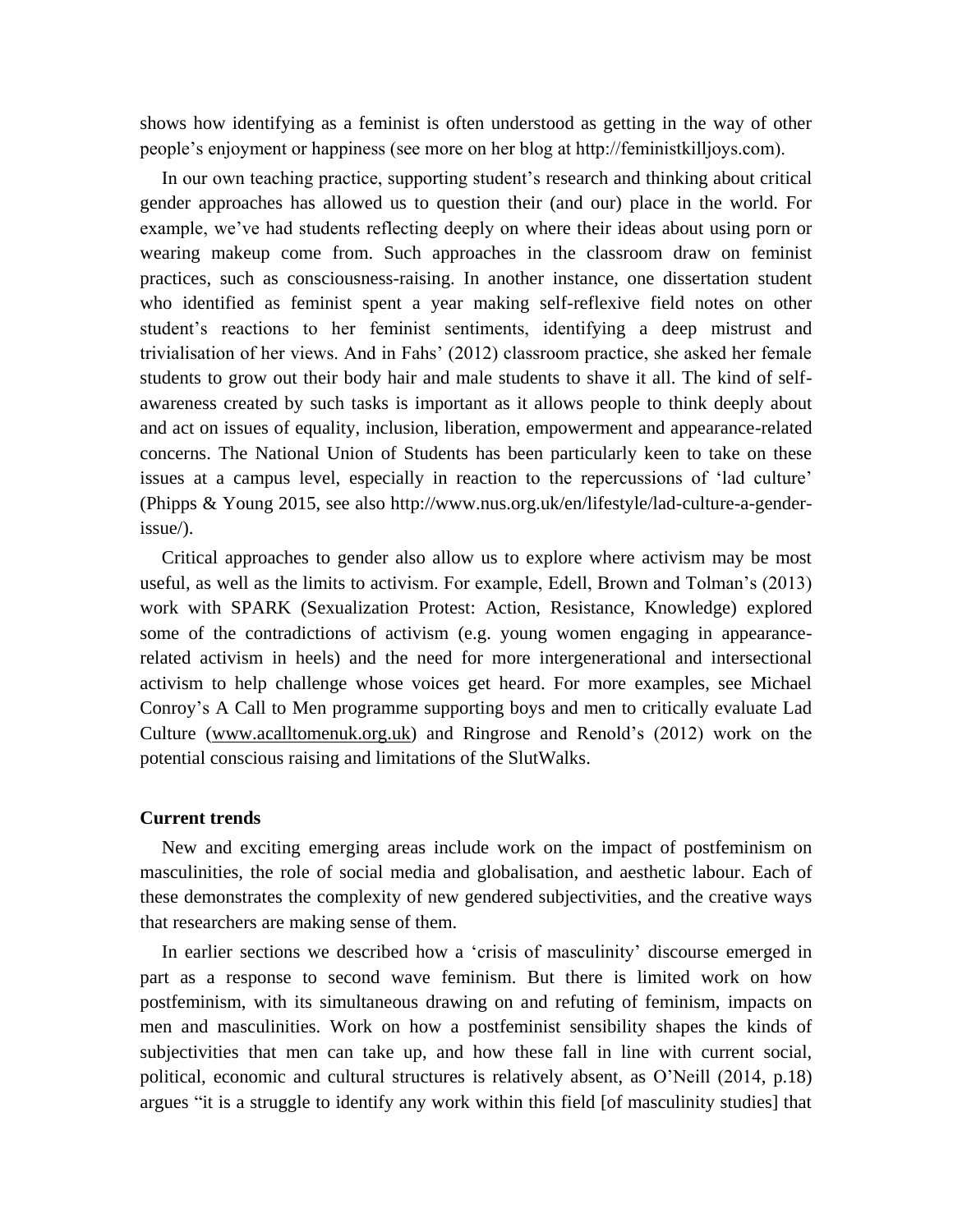examines postfeminism as a social and cultural context that shapes masculinity formations, relations, and practices". Evan's blog about TubeCrush (a site where straight women and gay men upload non-consented pictures they've taken of attractive men on public transport) highlights some relevant directions that an analysis of the impact of postfeminism on men might take. This includes consideration of the complexities of power and gender relations and the way intimacies and desires orient around particular male bodies and the entrepreneurial citizen-worker [http://www.cost](http://www.cost-ofliving.net/tubecrush-privacy-sexism-and-consent-in-the-digital-age/)[ofliving.net/tubecrush-privacy-sexism-and-consent-in-the-digital-age/.](http://www.cost-ofliving.net/tubecrush-privacy-sexism-and-consent-in-the-digital-age/)

As Adrienne's TubeCrush example shows, one of the spaces where we might expect to see emerging work on masculinity is online, in the new forms of communities and relationships emerging from a digital context and in the way that online communication creates new forms of embodiment (see for example Mowlabocus (2010) and Dowsett et al.'s (2008) research on masculinity and 'hook up' apps). These spaces also contain new and exciting trends in terms of the changing nature of femininity.

In our own research, we explored ways that digital spaces inform the performance of transnational femininities that are influenced by a postfeminist sensibility. We looked at the living doll movement in which women achieve the appearance of being a doll through various techniques such as wide rimmed contact lenses, hair extensions, corsetry; and possibly photo-editing technologies and/or surgery (Evans & Riley, 2016). In analysing the online performance of one particular doll, Anastasiya Shpagina, we explored some of the complexities of postfeminism as it reiterates itself at the intersections of Post-Soviet, East Asian and Western constructs of femininity, allowing us to see how the postfeminist tropes with which we are familiar (e.g. the body as a project, the representation of traditional femininity to signify choice, freedom and empowerment, makeover culture) become reiterated in new forms (for example, sexual sassiness is replaced by cuteness). Shpagina's transformations which provide her with a living (e.g. through make up endorsements) highlight components of emerging themes in gender research: new global economies, shifts in available discourses for gendered subjectivity, and new forms of workplace and aesthetic labour, that turn the self into a commodity.

'Aesthetic labour' means more than simply looking attractive as a form of paid labour, but a form of surveillance and self-discipline that is required of all women (Gill & Elias. 2014; Elias, Gill & Scharff, 2016). Through aesthetic labour, we are encouraged to work on ourselves as an expression of our psychological well-being. We can see elements of aesthetic labour in the emergence of 'love your body' discourses. In these mediated discourses, various companies (largely from the beauty and diet industries) demand that women give up on a previous set of ideals that were unattainable, but instead should feel confident about themselves. For example, the recent advertising campaign from Weightwatchers extols women to 'feel incredible':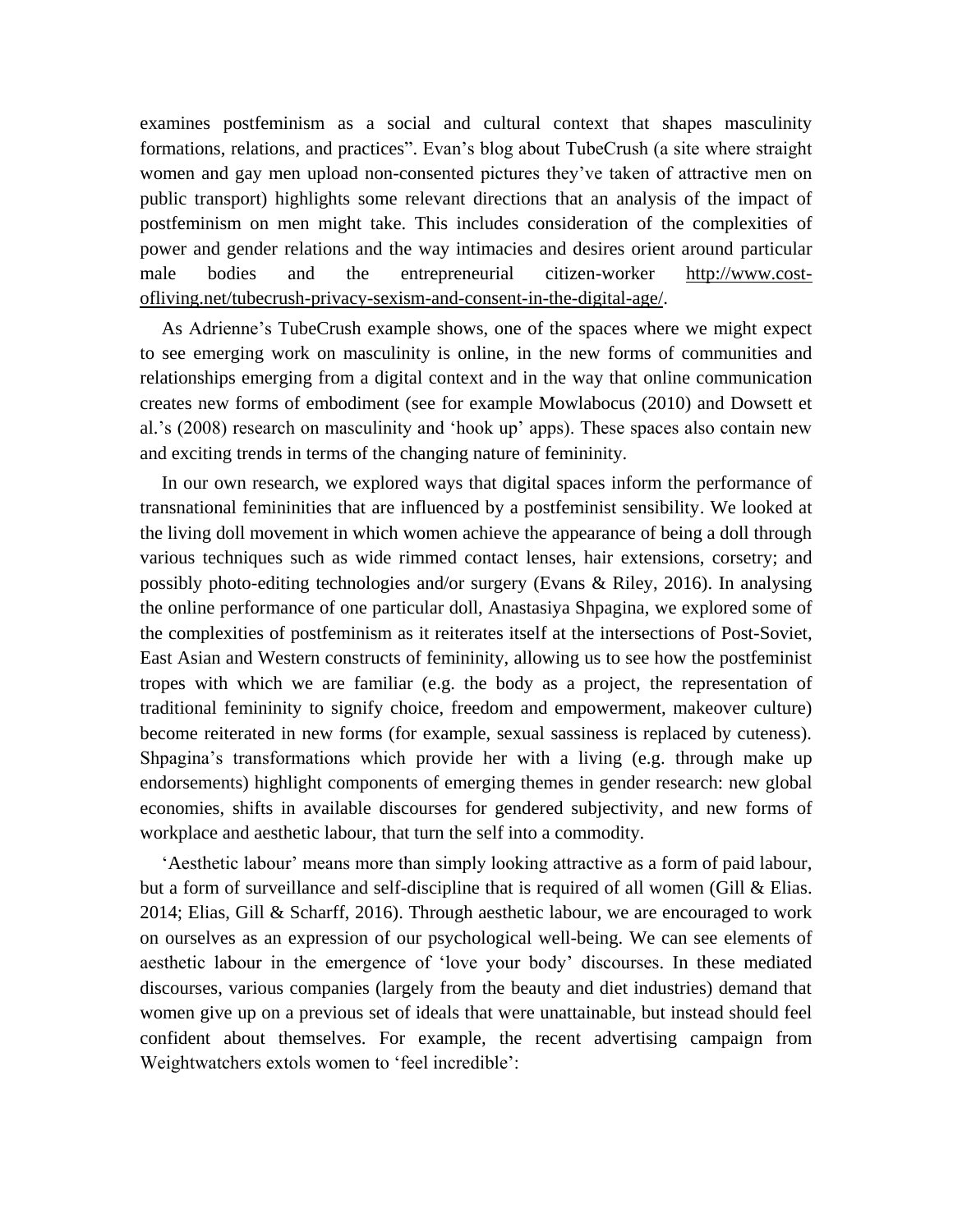You refused to give up trying; you survived school; you did not run from your first kiss; you sought out adventure; you fell out of love, bravely back into it; you said yes to always being there; you stood up for what you believed in; you conquered the impossible daily; you won unwinnable battles […] these are your stories. Never forget how incredible you are (cited in Gill and Elias, 2014 p. 181)

Campaigns such as these appear on the surface to be informed by a range of literature that suggested more feminist-inspired notions of the self, in contrast to a 'media ideal'. However, on closer inspection, we could question why companies would want to suggest that their products are irrelevant. If you love your body regardless of its shape or size, why would you diet?

What new trends in gender research suggest is "an ever deeper and more pernicious" regulation of women, that has shifted from *body* as image/project to *psychic life*" (Gill & Elias 2014, p. 185). Such research suggests a new set of expectations being created in discourses that encourage positive self-conceptions. For example, encouragement to talk about the self as confident, as having high self-esteem and 'being happy' creates another normative feminine 'ideal'. Health becomes equated to psychological life, so that women are expected to work on both their bodies and their minds in order to live a culturally constructed 'good life', which paradoxically is nearly impossible to attain (Gill 2007; Riley, Evans & Robson, forthcoming; Thompson & Donaghue, 2014). Linking this to social media, the emergence of the #fitblr community, for example, encourages the project of self-transformation. These narratives of transformation are however inherently contradictory: one slogan, for instance, calls to the reader 'I don't want another girl's body. I want my body, but leaner, stronger and healthier!'

What becomes difficult with these evolving discourses of postfeminism is that they are emotionally charged, so that they are able to latch onto our subjective experience of the world. Who wouldn't want to have body confidence and self-esteem? To feel like a better, more open minded or fashionable man? Or even perhaps, who doesn't want to be a *good person*?

New gender constructs equate terminology that once held out possibilities for social change (such as empowerment, agency, freedom) to the wider power structures of consumerism, neoliberal individualism, sexual difference and sexism. In one sense this slipperiness could leave us feeling unable to provide critique. Indeed, current terms for making sense of this context reflect an ambivalent and difficult terrain: 'impossible spaces', 'cruel optimism' and 'double stagnation' are terms use to describe contemporary gender theorising and subject positions (Evans & Riley, 2014; Griffin et al., 2013; McRobbie, 2015). But complexity and contradictions allows for exciting research. The field of gender is wide open for new research, and new ways of sense making, so that we can continue to question our taken-for-granted ideas of what gender means.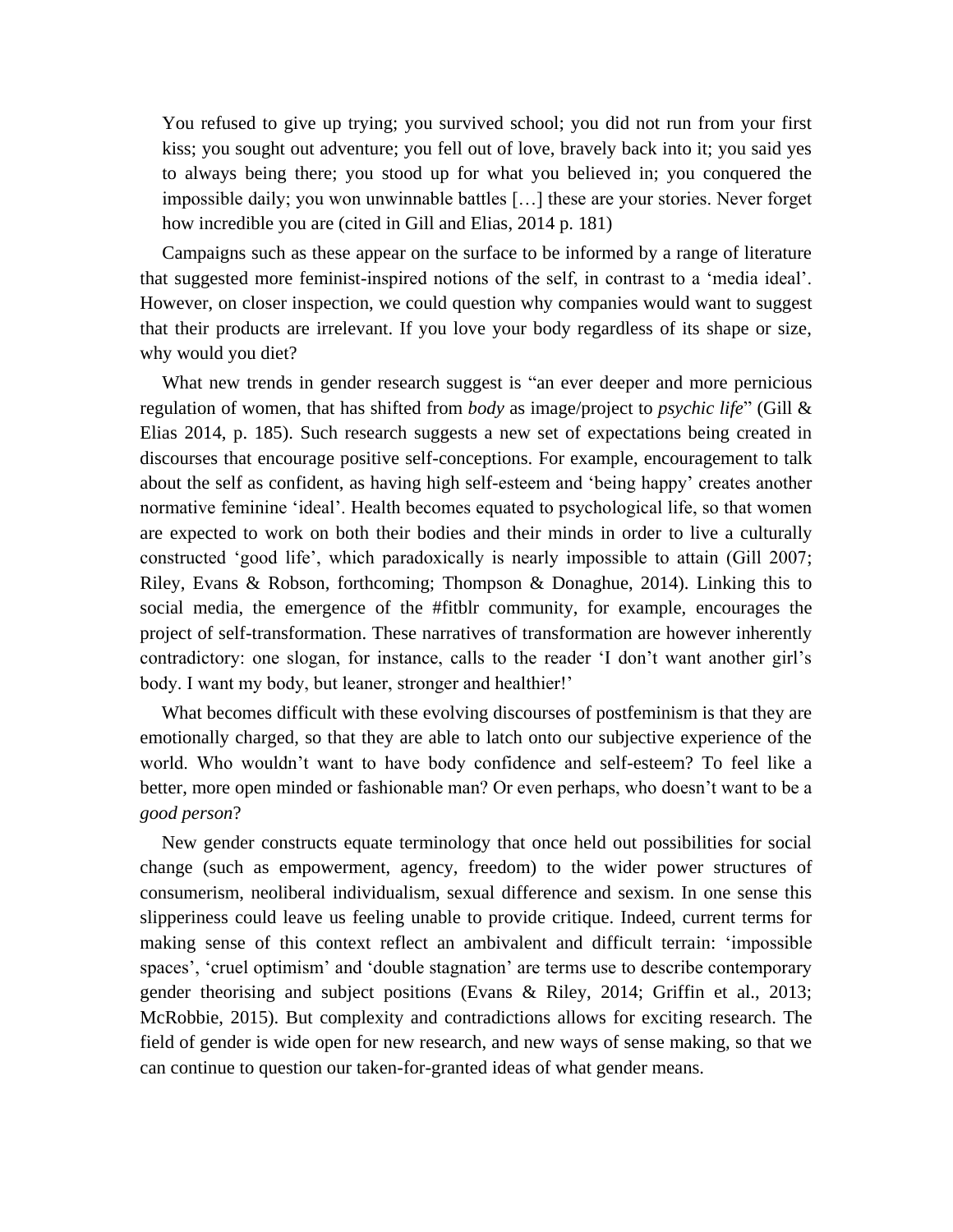### **Summary**

Traditionally psychologists conceptualised gender as something that we are: a measurable aspect of identity produced by the different biology of male and female bodies, the way the different sexes are socialised, or a combination of both. This thinking is useful for challenging some aspects of sexism, but enables other aspects and doesn't provide a framework for making sense of the complexities of contemporary gender relations that are produced within a consumerism that simultaneously borrows from and undermines social movements like feminism. Drawing on a range of social constructionist and poststructuralist thinkers, we instead suggest a way of thinking about gender as a kind of performance, one that draws on practices of gender that are part of our socio-historic culture, repeating these practices until they come to feel our own. From this perspective gender is something we do: a practice that is interpreted by others. Applying this framework to ideas of hegemonic masculinity and postfeminism, we explored the complexities of contemporary gender analyses and highlighted future directions looking at the impact of postfeminism on masculinities, social media and aesthetic labour.

# **Key references**

- Butler, J. (1990). *Gender Trouble*. London: Routledge
- Connell, R. W. (1995). *Masculinities*. California: University of California Press.
- Evans, A. & Riley, S. (2014). *Technologies of Sexiness: Sex, Identity and Consumption*. New York: Oxford University Press, USA.
- Gill, R. (2006). *Gender and the Media*. Cambridge: Polity Press.
- Stainton-Rogers, W. & Stainton-Rogers, R. (2001). *The Psychology of Gender and Sexuality: An Introduction*. Open University Press.

# **References**

Ahmed, S. 2010. *The Promise of Happiness*. Duke University Press.

- Ahmed, S. 2014. *Willful Subjects*. Duke University Press.
- Anderson, E. 2009. *Inclusive Masculinity: The Changing Nature of Masculinities*. Routledge.
- Attwood, F. 2007. Sluts and Riot Grrrls: Female Identity and Sexual Agency. *Journal of Gender Studies*, 16(3): 233-247.
- Bailey, L., Griffin, C. and Shankar, A., 2015. "Not a good look": Impossible dilemmas for young women negotiating the culture of intoxication in the UK. *Substance Use & Misuse*, 50 (6), pp. 747-758.
- Bandura, A. (1965). Influence of models' reinforcement contingencies on the acquisition of imitative responses. Journal of Personality and Social Psychology, 1(6), 589- 595.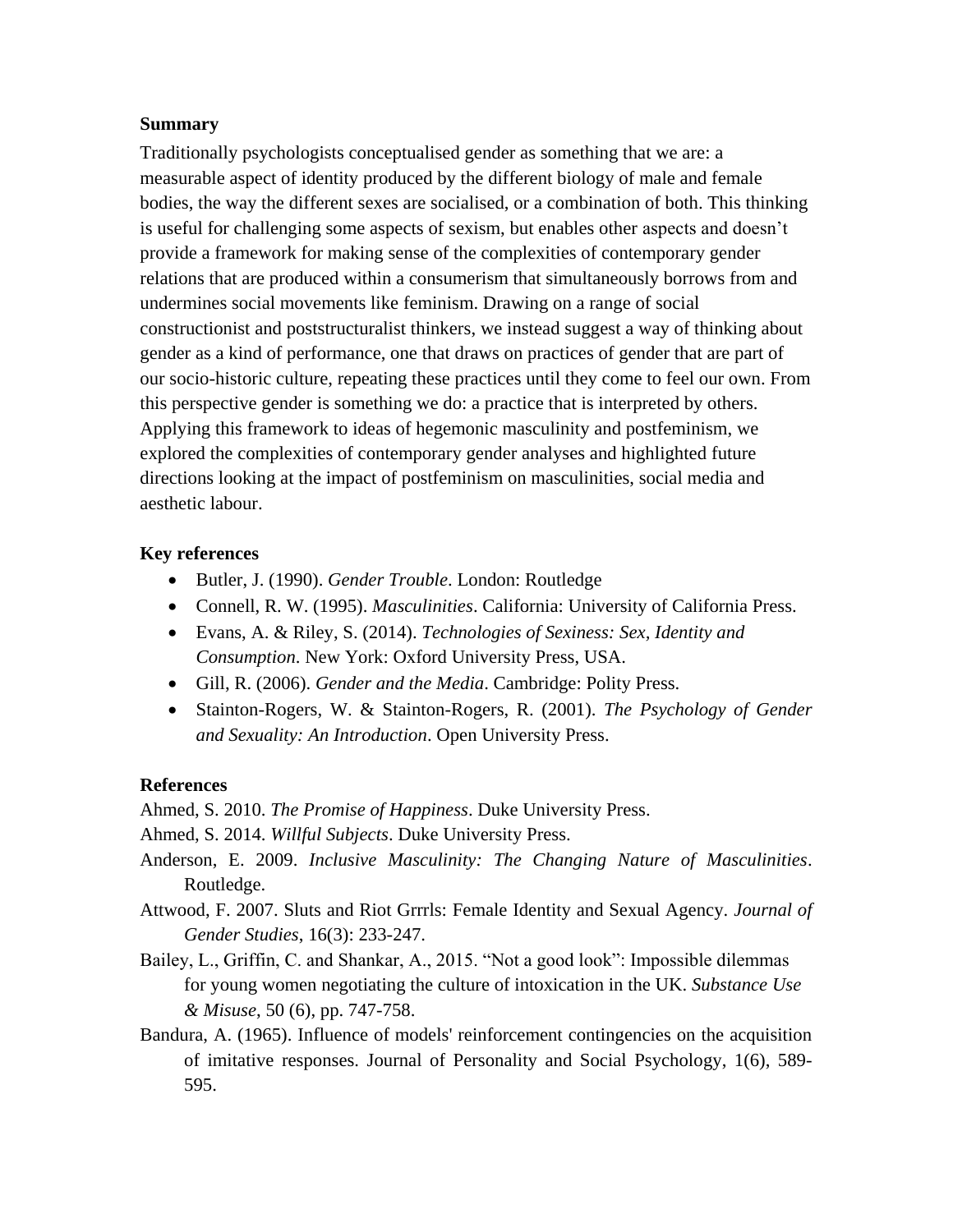- Bem, S.L. (1974). "The measurement of psychological androgyny". *Journal of Consulting and Clinical Psychology*, 42, 155–62.
- Billig, M., Condor, S., Edwards, D., Gane, M., Middleton, D. and Radley, A.R. (1988). *Ideological Dilemmas.* London: Sage Publications.
- Bird, S.R. 1996. Welcome to the Men's Club: Homosociality and the Maintenance of Hegemonic Masculinity. *Gender and Society* 10:120-132.
- Blackless, M., Charuvastra, A., Derryck, A., Fausto-Stirling, A, Lauzanne, K. & Lee, E. 2000. How Sexually Dimorphic are we? Review and Synthesis. *American Journal of Human Biology*, 12, 151-161.
- Budgeon, S. 2014. The Dynamics of Gender Hegemony: Femininities, Masculinities and Social Change. *Sociology* 48(2): 317-334.
- Burr, V. (2003). *Social Constructionism*. Psychology Press.2<sup>nd</sup> Edition.
- Butler, J. (1990). *Gender Trouble*. London: Routledge.
- Connell, R. W. (1995). *Masculinities*. California: University of California Press.
- Diamond, L. M. (2005). 'I'm Straight, but I kissed a Girl': The Trouble with American Media Representations of Female-Female Sexuality. *Feminism and Psychology*, 15(1), 104-110.
- Dobson, A. & Harris, A. (2015). Theorizing Agency in Post-Girlpower Times. *Continuum*, 29(2): 145-156
- Dowsett, G.W., Williams, H., Ventuneac, A. & Carballo-Dieguez, A. (2008). 'Taking it like a man': Masculinity and barebacking online. *Sexualities*, 11(1-2): 121-141.
- Driscoll, C. (1999). Girl Culture, Revenge and Global Capitalism: Cybergirls, Riot Grrls, Spice Girls. *Australian Feminist Studies*, 14(29): 173-193.
- Edell, D. Brown, L.M. & Tolman, D. (2013). Embodying Sexualisation: When Theory Meets Practice in Intergenerational Feminist Activism. *Feminist Theory*, 14(3): 275-284.
- Elias, A.S., Gill, R. & Scharff, C. (2016). *Aesthetic labour: Rethinking beauty politics in neoliberalism*. Palgrave Macmillan.
- Evans, A. & Riley, S. (2014). *Technologies of Sexiness: Sex, Identity and Consumer Culture*. New York: Oxford University Press.
- Evans, A. & Riley, S. (2016). *The Entrepreneurial Practices of Becoming a Doll*. In Elias, A.S., Gill, R. & Scharff, C. (Eds.), Aesthetic Labour: Rethinking beauty politics in neoliberalism. Palgrave Macmillan.
- Evans, A., Riley, S., and Shankar, A. (2010). Technologies of Sexiness: Theorizing Women's Engagement in the Sexualization of Culture. *Feminism and Psychology*, 20(1), 114-131.
- Fahs, B. (2012). Breaking Body Hair Boundaries: *Classroom exercises for challenging social constructions of the body and sexuality. Feminism and Psychology*, 22(4): 482-506.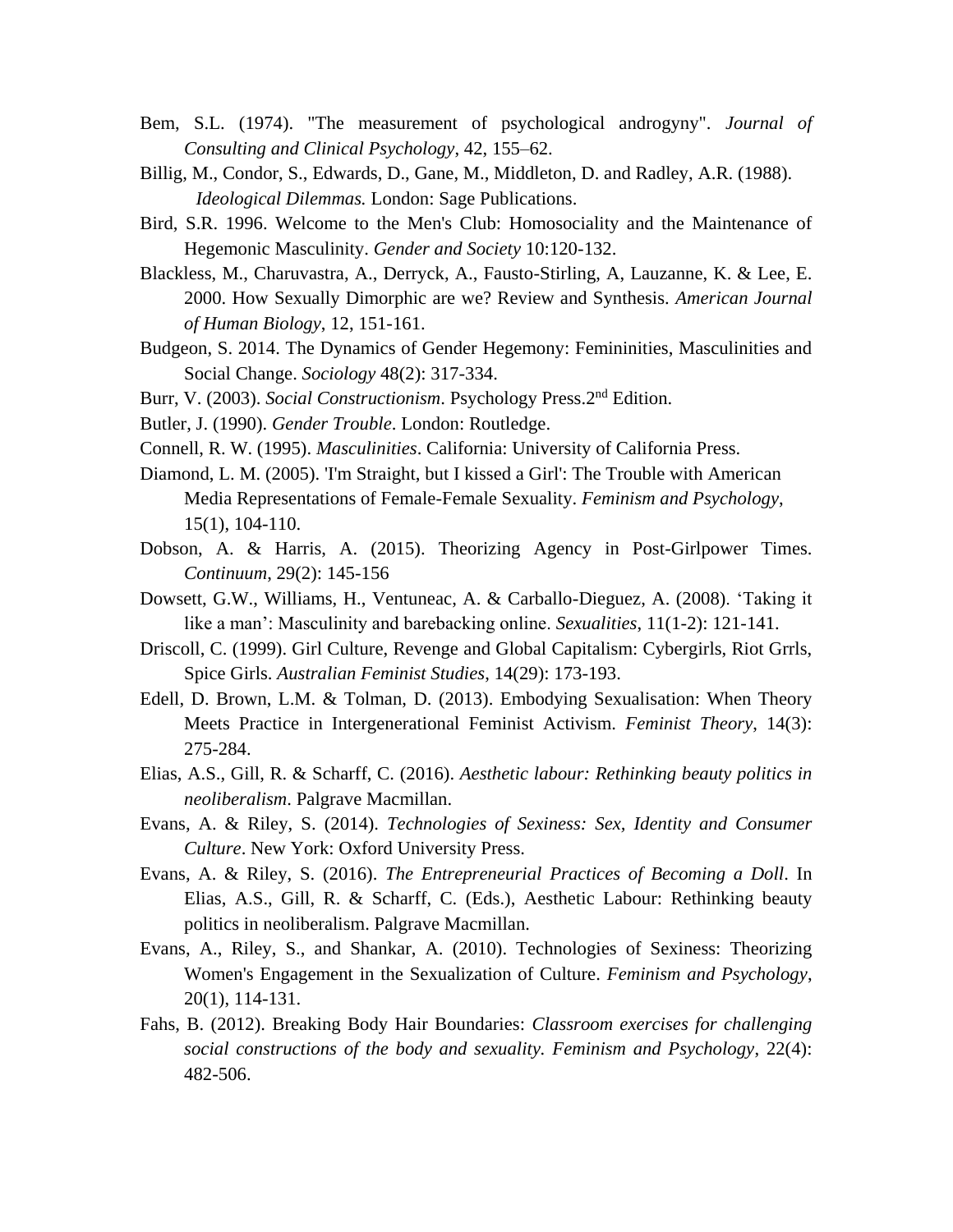- Fausto-Stirling, A. (2003). Science matters, culture matters. *Perspectives in Biology and Medicine*, 46(1): 109-124, 2003.
- Flood, M. (2008). Men, Sex, and Homosociality: How Bonds between Men Shape Their Sexual Relations with Women. *Men and Masculinities* 10:339-359.
- Foucault, M. 1978. The History of Sexuality, Vol. 1: The Will to Knowledge. London: Penguin.
- Friedian, B. (1963). *The Feminine Mystique*. Penguin.
- Gergen, K.J. (1985). The social constructionist movement in modern psychology. *American Psychologist*, 40(3), 266-27
- Gill, R. (1993). Justifying Injustice: Broadcasters accounts of inequality in Radio. In Burman, E. & Parker, I. (Eds.) *Discourse Analytic Research*. London: Routledge.
- Gill, R. (2003). Power and the production of subjects: A genealogy of the new man and the new lad. *Sociological Review*, 51(1), 34-56.
- Gill, R. (2007). Postfeminist Media Culture: Elements of a Sensibility. *European Journal of Cultural Studies*, 10(2), 147-166.
- Gill, R. (2008). Body talk: Negotiating body image and masculinity. In, Riley, S.C.E., Burns, M., Frith, H. & Markula, P. (Eds). *Critical bodies: Representations, Practices and Identities of Weight and Body Management*. London: Palgrave MacMillan.
- Gill, R. & Elias, A.S. (2014). 'Awaken your incredible': Love your body discourses and postfeminist contradictions. *International Journal of Media and Cultural Politics*, 10(2): 179-188.
- Gilligan, C. (1982). *In a different voice*. Harvard: Harvard University Press.
- Gillis, S. & Munford R. (2004). Genealogies and generations: The politics and praxis of third wave feminism. *Women's History Review*, 13(2), 165-182.
- Goldman, R., Heath, D. & Smith, S.L. (1991). Commodity Feminism, *Critical Studies in Mass Communication*, 8(3): 333-351.
- Gough, B. (1998). Men and the discursive reproduction of sexism: repertoires of difference and equality. *Feminism & Psychology*, 8 (1), 25-49.
- Gough, B. Hall, M. and Seymour-Smith, S. (2014). Straight guys do wear make-up: Contemporary masculinities and investment in appearance. In S. Roberts (Ed.) *Debating Modern Masculinities: Change, Continuity, Crisis?* Palgrave Macmillan.
- Griffin, C. Szmigin, I. Bengry-Howell, A. Hackley, C. & Mistral, W. (2013). Inhabiting the contradictions: Hypersexual femininity and the culture of intoxication among young women in the UK. *Feminism & Psychology*, 23 (2), 184-206
- Harris, A. (2004). *Future Girl: Women in the 21st Century*. London: Routledge.
- Harvey, L. & Gill, R. (2011). Spicing it up: Sexual entrepreneurs and The Sex Inspectors. In. R. Gill & C. Scharff (Ed.s), *New femininities : postfeminism, neoliberalism and subjectivity.* Palgrave Macmillan, Basingstoke, pp. 52-67.
- Hepburn, A. (2003). *An introduction to critical social psychology*. London: Sage.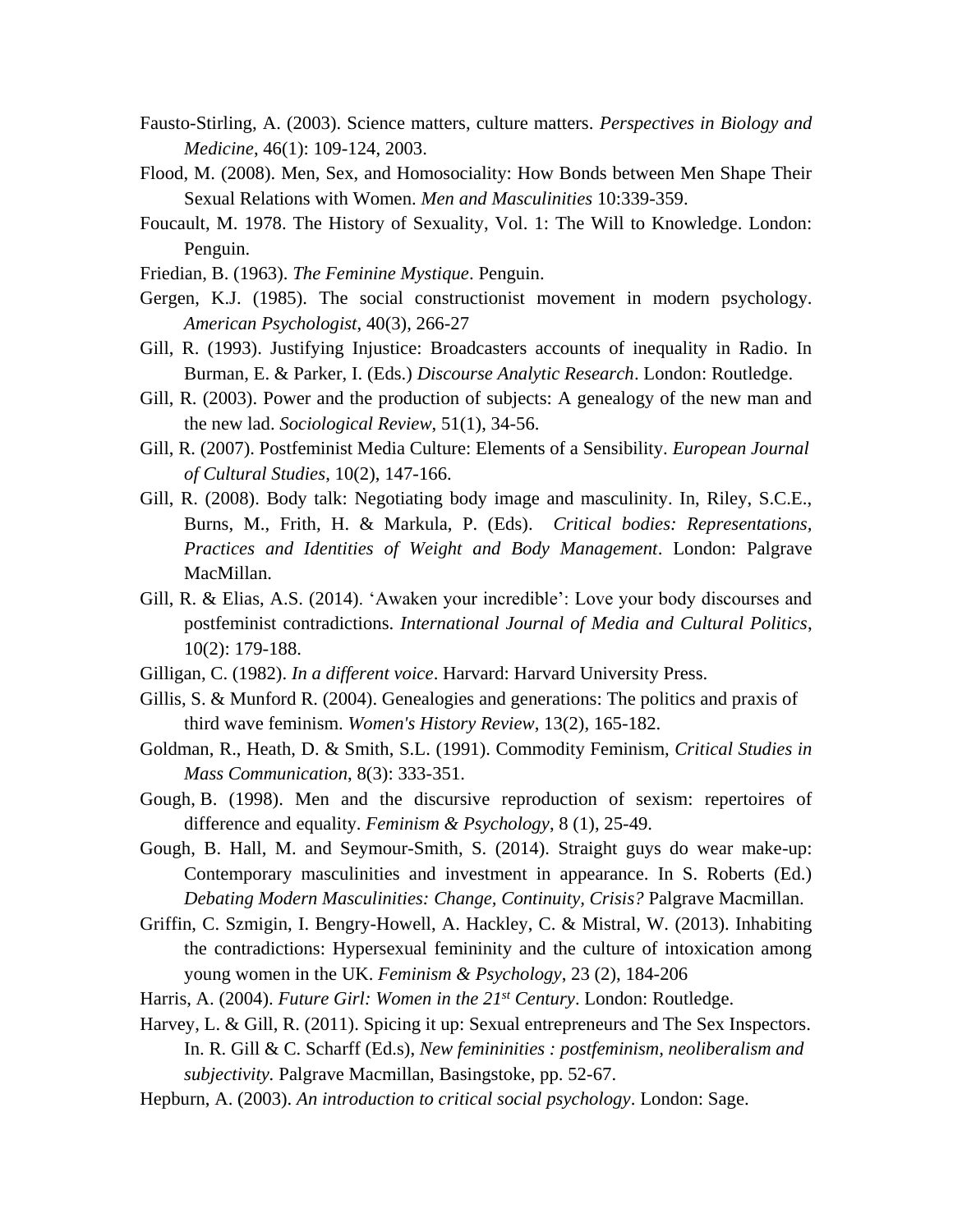- Jensen, T. and Ringrose, J. (2014). Sluts that Choose Vs Doormat Gypsies: Exploring Affect in the Postfeminist, Visual Moral Economy of My Big Fat Gypsy Wedding. *Feminist Media Studies*, 14(3): 369-387.
- Illouz, E. (2007). *Cold Intimacies: The Making of Emotional Capitalism*. Cambridge: Polity Press.
- Laqueur, T. (1990). *Making Sex: Body and Gender from the Greeks to Freud*. Harvard University Press.
- Malson, H. (1998). *The thin woman: Feminism, post-structuralism and the social psychology of anorexia nervosa*. London: Routledge.
- McCabe, J. (2011). And Bringing Up the Rear: Pippa Middleton, her Derriere and Celebrity as Feminine Ideal. *Celebrity Studies*, 2(3): 355-357.
- McCall, L. (2005). The complexity of intersectionality. *Signs*, 30 (3), 1771-1800.
- McRobbie, A. (2009). *The aftermath of feminism: Gender, culture and social change*. London: Sage.
- McRobbie, A. (2015). Notes on Perfect. *Australian Feminist Studies*, 30 (83), 3-20.
- Mowlabocus, S. (2010). *Gaydar Culture: Gay men, Technology and Embodiment in the Digital Age*. London: Ashgate.
- O'Neill, R. (2015). Whither Critical Masculinity Studies? Notes on Inclusive Masculinity Theory, Postfeminism, and Sexual Politics. *Men and Masculinities*, 18 (1), 100- 120.
- Harris, A. (2004). *Future Girl: Young Women in the Twenty First Century*. London: Routledge.
- Owen, C. Riley, S. and Griffin, C. Masculinities in Motion: Exploring transitions in identity when learning to dance. In preparation for *Men & Masculinities*.
- Phipps, A. and Young, I. (2015). Neoliberalisation and 'lad cultures' in higher education. *Sociology*, 49 (2): 305-322.
- Pompper, D. (2010). Masculinities, the Metrosexual and Media Images: Across Dimensions of Age and Ethnicity. *Sex Roles*, 63: 682-696.
- Railton, D. and Watson, P. (2005). Naughty Girls and Red Blooded Women: Representations of Female Heterosexuality in Music Video. *Feminist Media Studies*, 5 (1), 51-63.
- Reay, D. (2010). 'Spice Girls', 'Nice Girls', 'Girlies', and 'Tomboys': Gender discourses, girls' cultures and femininities in the primary classroom. *Gender & Education,* 13 (2), 153-166.
- Riley, S. (2001). Maintaining Power: Male Constructions of 'Feminists' and 'Feminist Values'. *Feminism and Psychology*, 11(1), 55-78.
- Riley, S., Evans, A. and Robson, M. *Postfeminism and Health: Critical Psychology and Media Perspectives*. London: Routledge, forthcoming.
- Ringrose, J. (2013). *Postfeminist education? Girls and the sexual politics of schooling*. London: Routledge.